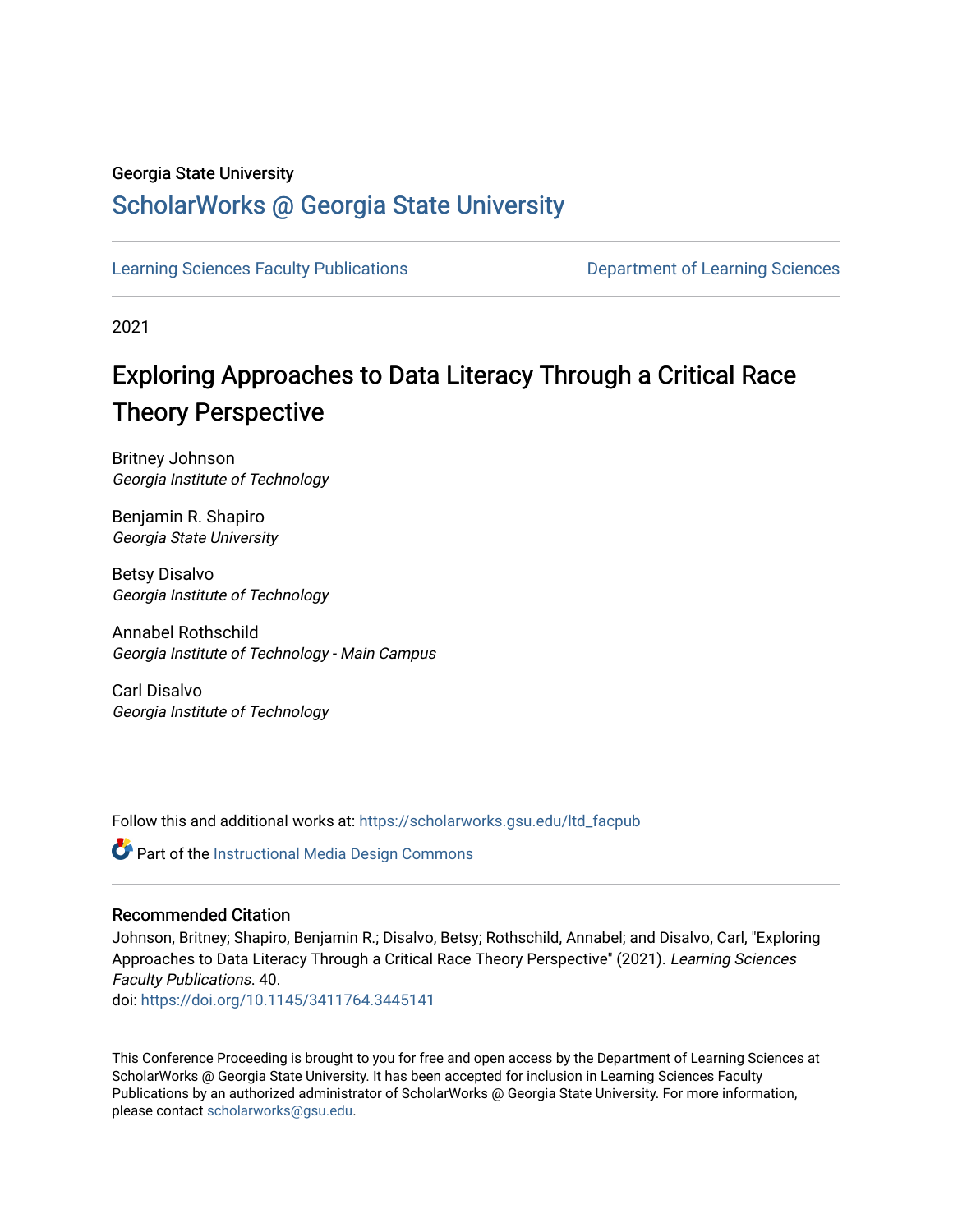## **Exploring Approaches to Data Literacy Through a Critical Race Theory Perspective**

## BRITNEY JOHNSON

Georgia Institute of Technology, bjohnson324@gatech.edu

## BEN RYDAL SHAPIRO

Georgia State University, bshapiro@gsu.edu

## BETSY DISALVO

Georgia Institute of Technology, bdisalvo@cc.gatech.edu

## ANNABEL ROTHSCHILD

Georgia Institute of Technology, arothschild@gatech.edu

## CARL DISALVO

Georgia Institute of Technology, cdisalvo@gatech.edu

In this paper, we describe and analyze a workshop developed for a work training program called DataWorks. In this workshop, data workers chose a topic of their interest, sourced and processed data on that topic, and used that data to create presentations. Drawing from discourses of data literacy; epistemic agency and lived experience; and critical race theory, we analyze the workshops' activities and outcomes. Through this analysis, three themes emerge: the tensions between epistemic agency and the context of work, encountering the ordinariness of racism through data work, and understanding the personal as communal and intersectional. Finally, critical race theory also prompts us to consider the very notions of data literacy that undergird our workshop activities. From this analysis, we offer a series of suggestions for approaching designing data literacy activities, taking into account critical race theory.

CCS CONCEPTS **•** Human-centered computing ~ Human computer interaction (HCI) ~ HCI theory, concepts and models • Social and professional topics ~ Professional Topics ~ Computing education

**Additional Keywords and Phrases:** Critical Race Theory, Data Literacy, Qualitative Methods, Participatory Design, Education/Learning, Workplaces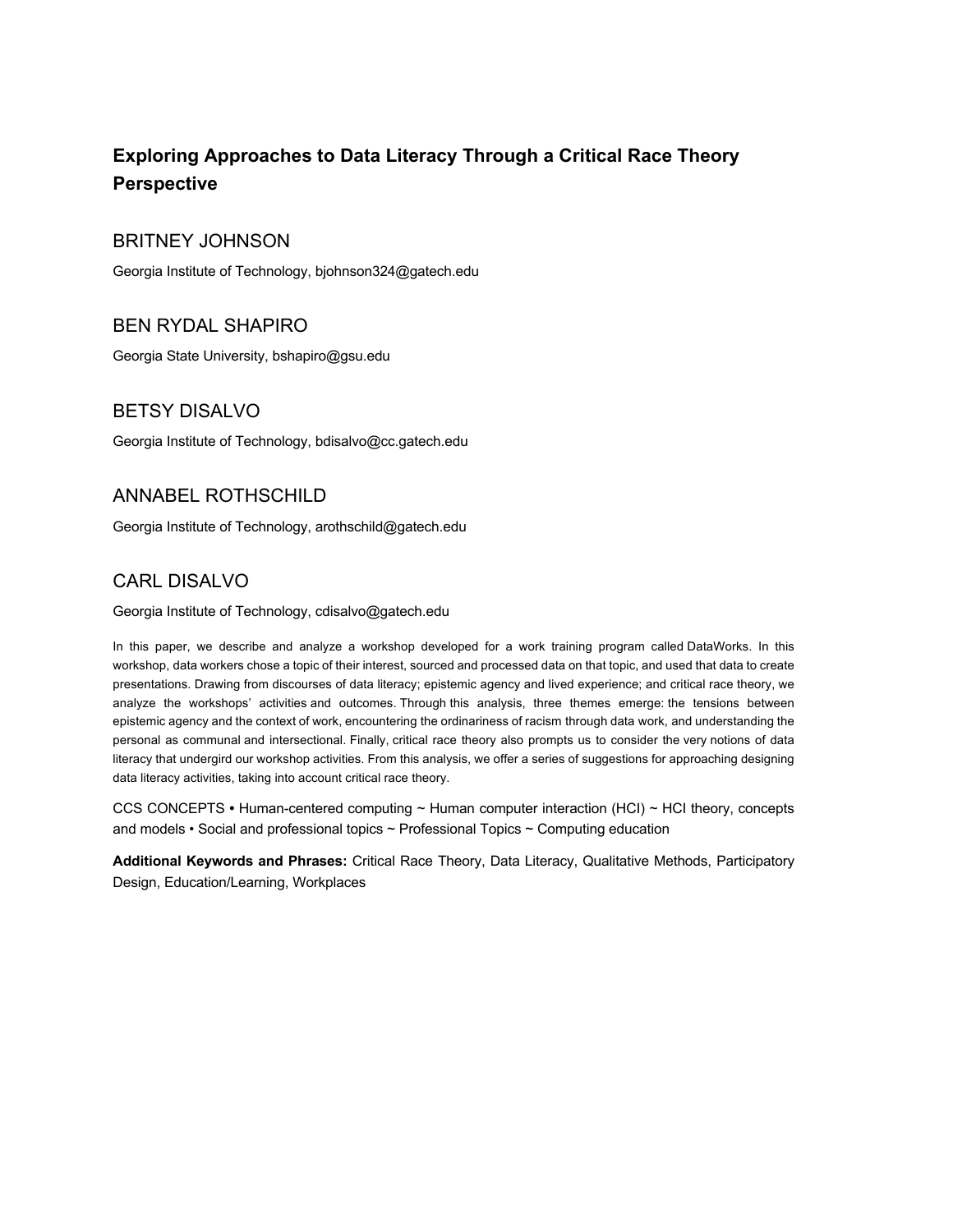#### **ACM Reference Format:**

Britney Johnson, Ben Rydal Shapiro, Betsy DiSalvo, Annabel Rothschild, and Carl DiSalvo. 2021. Exploring Approaches to Data Literacy Through a Critical Race Theory Perspective. In Proceedings of the 2021 CHI Conference on Human Factors in Computing Systems (CHI '21), May 08–13, 2021, Yokohama, Japan. ACM, New York, NY, USA, Article 706, 1-15. DOI: https://doi.org/10.1145/3411764.3445141.

#### **1 INTRODUCTION**

The field of human-computer interaction (HCI) is beginning to recognize that race and racism need to be considered in the design, development, and deployment of technology. For example, some research shows that pre-existing biases about race, politics, and gender, are often reflected in technology, making it less usable and more harmful to underrepresented minorities [24]. Other studies call for HCI researchers to become attuned to issues of race by inviting the participation of historically underrepresented minorities in their research activities and then actively combatting racial disparities that are subsequently identified [43]. Still others have demonstrated the importance of critical race theory (CRT) as a methodology in HCI, to help achieve fairness in algorithmic systems and data. CRT interrogates systems and data from the perspective of who is served through racial classifications and who else has the power to create them [25].

Ogbonnaya-Ogburu et al. highlight the pressing need to engage with race in HCI, particularly through the application of CRT as a lens to conduct research [43]. This paper draws from and extends this body of research in a variety of ways. We leverage CRT as a lens to conduct research to support equitable computing and data practices in the context of everyday work. Namely, we describe and discuss a series of workshops conducted with novice data workers as part of DataWorks: a work training program for developing entry-level skills in data science that aims to broaden participation in the everyday work of computing. Through these workshops, data workers explored issues of their choosing such as gentrification, gun violence, and mental health by locating, analyzing, and formatting data related to those issues.

These workshops were designed for a dual purpose. As part of the work context, they were meant to enable the data workers to develop and practice data skills. The workshops also provided an opportunity for researchers to understand how the data workers' lived experiences, including with race and racism, figured into novice data work. While we **did not** use CRT in the design of the workshops, CRT was the framing perspective we used in our analysis and interpretation of the workshops. This disjuncture has proved useful, as it highlighted problematic assumptions in the very framing of our research, prompting us to question notions of data literacy and workforce development.

Our analysis of these workshops illuminates a set of assumptions and dilemmas at the junction of lived experience, race, and data literacy. We suggest that responses to these assumptions and dilemmas will enable us and others to move towards understanding and fostering equitable computing and data practices in the context of everyday work. The assumptions and dilemmas identified are certainly limited, because they emerged from a preliminary project. Nonetheless, they make a meaningful contribution to the growing body of work at the intersection of HCI and CRT.

We begin by briefly discussing efforts to broaden participation in computing and describe the DataWorks program. Next, we review related work on data literacy, lived experience and epistemic agency, and critical race theory. A description of our methods follows, including how we leveraged CRT in our analysis of how we designed the workshops, which serve as the empirical basis of this paper. We then illustrate key themes from our analysis of these workshops, as well as from critical reflection on the research process and the DataWorks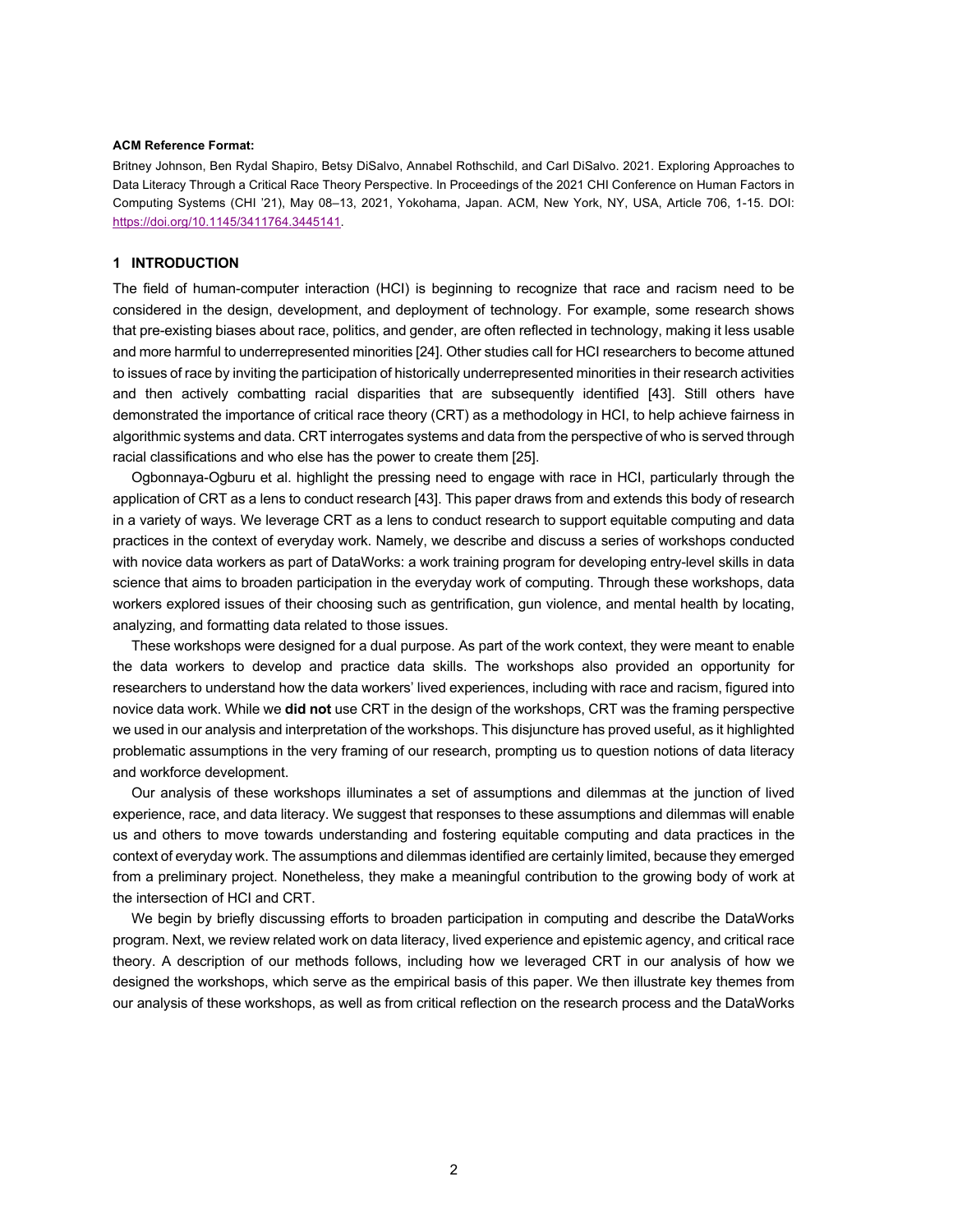program. We conclude by highlighting key implications and limitations of our work that draw from and extend existing efforts to integrate HCI and CRT.

#### **2 MOTIVATION & BACKGROUND**

#### **2.1 Broadening Participation in Computing**

For decades, United States researchers and practitioners have sought to broaden participation in computing [46, 21]. One of their important goals has been to increase the number of Black Americans in computing fields by improving the pipeline of potential computer science students. However, while these efforts have been in place since the early 2000's, there has not been a measurable impact on the percentage of Black Americans majoring in computing fields. Consistently over the past two decades, only 3.6% of undergraduate degrees in computing have been awarded to Black Americans [7]. There have been isolated efforts to sustain computing engagement with minoritized youth through opportunities such as jobs [14], robotics clubs [67], and paid participation in advance placement (AP) coursework [18]. But these unique, high-touch programs are expensive and difficult to replicate. More frequently, we see programs that seek to change youths' opinions on what computing is and what it can do as a way to build their interest in computing [41, 46], make computing personally relevant [17], and tie computing to their culture [33]. While such programs are necessary to build an interest in computing, there is little evidence of their long-term impact when they are not coupled with other ongoing high-touch efforts. This literature informs our work in this paper because it suggests that looking at the lived experiences of young people from historically minoritized communities—how they engage with data, how they perceive their communities in data, and how they see themselves in the technology workplace—can tell us about concrete and pragmatic ways to engage them in computing.

#### **2.2 What is DataWorks?**

Recently, many models have been proposed to develop training programs that "skill up" workers to work with data and contribute to a data-driven economy. Many of these models take the form of virtual data science courses or bootcamps, such as those provided by General Assembly (see: https://generalassemb.ly/). These courses or bootcamps are typically not free, nor are they designed for people from historically minoritized and underrepresented backgrounds. Other models, such as Data Science for All/Empowerment, are explicitly designed for such people, but continue to take the form of virtual coursework taught by university faculty on weekends or evenings [8]. More recently, organizations such as the National Science Foundation (NSF) have proposed innovative models incorporating data science fundamentals at Historically Black Colleges and Universities (HBCUs) [62]. However, these models remain early in development and continue to use formal coursework as a means to engage underserved communities in data work.

DataWorks draws insights from these programs to develop a new type of model for providing data services to companies and non-profit organizations through a workplace training program housed within universities. Namely, DataWorks employs people from historically minoritized and underrepresented communities to learn basic data work such as cleaning, formatting, and labeling datasets submitted by companies and non-profit organizations. Moreover, DataWorks also draws insight from informal learning programs, such as Glitch Game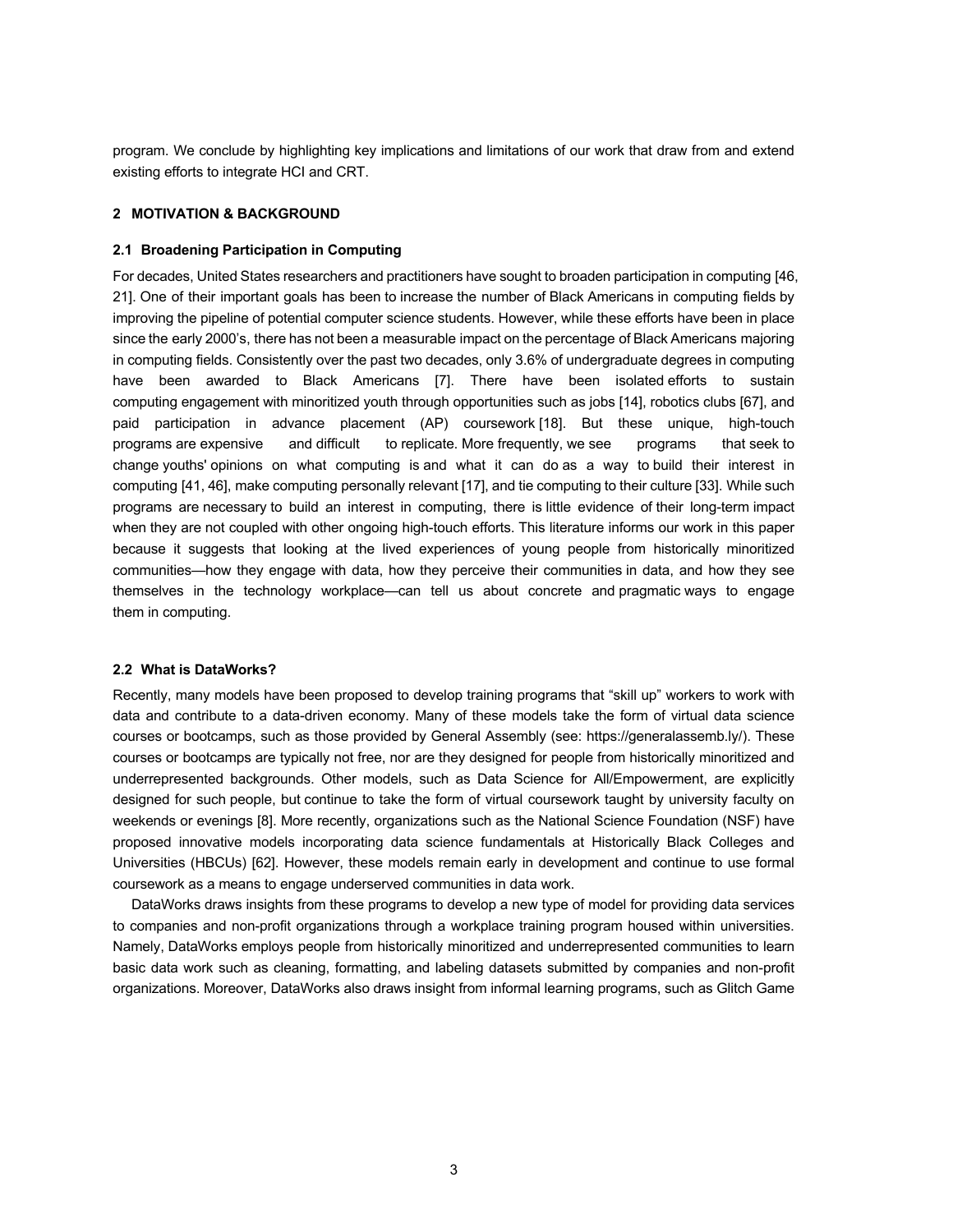Testers [15], that leverage principles of legitimate peripheral participation [36] to develop a community of practice centered around work with data, and structure expert-novice relations as data workers enter and progress through the DataWorks program.

Our motivation for creating DataWorks is two-fold. The first motivation for creating DataWorks is to develop a model for training members of historically minoritized and underrepresented communities in entry-level data science skills as a pathway to long-term, full-time employment. In this context, we use the term "minoritized" after the work of Roderic Crooks, who developed it to signal that these communities have been subjugated through actions and systems of oppression [10]. The second motivation for creating DataWorks is to develop a workplace training model that supported sustained research into the contextual qualities of data science in an authentic work environment. Through these efforts, we aim to develop new approaches to data science that acknowledge and respect diverse subjectivities, and do not just reproduce the white, male, heteronormative hegemony of data science.

Our work in this paper focuses on the first DataWorks program launched at Georgia Institute of Technology, a large public technology university located in the U.S. South. This program was formally launched in January 2020 with the goal of being self-sustaining and scalable by the end of 2021. Thus, this paper reports on research about the first four data workers hired in this program. These data workers were hired as temporary employees and paid a competitive hourly wage (\$15 per hour) for 20 hours of work a week. The cohort included three women and one man, all Black and aged between 19-26 years old.

#### **3 RELATED WORK**

#### **3.1 Data Literacy**

Our goal for the four individuals employed in the DataWorks program was for them to see data as the object of a mechanical process, or a series of *data moves* [66], while simultaneously preserving the dataset's original context. Understanding data from mechanical and sociotechnical perspectives required developing their basic data literacy, along with critical data literacy.

Owing to its transdisciplinary nature, data literacy has varying definitions. In the information science field, data literacy is understood as the process guiding information retrieval, while in statistics the same term is applied to analytic skills associated with reading and interpreting information [56]. Koltay also discusses how literacy, once a straightforward foil to illiteracy, is now difficult to define in today's expansive digital landscape [34]. Clegg et al. clarified data literacy within the CHI community, specifying two major groupings of definitions: first, as a subset of information literacy, emphasizing the discovery and use of relevant data; and second, as fluency in the core concepts and methods of data science [6]. Work focused on developing data literacy skills is frequently stratified by this division, as well as two specific student maturity levels: K-12 and professional students. There is extensive research on and implementation of instruction for K-12 students in proper consumption of insights and visualizations generated from data, following the informed citizen theory [68, 20]. For professional students, there has been research on understanding data literacy as an outgrowth of technical data science skills [22, 31] in addition to the many for-profit educational efforts (e.g., General Assembly and other "coding bootcamps"). Professional data science practitioners are commonly instructed in the finer technical details of the data lifecycle, or the generation of new data-driven insights, of which data literacy is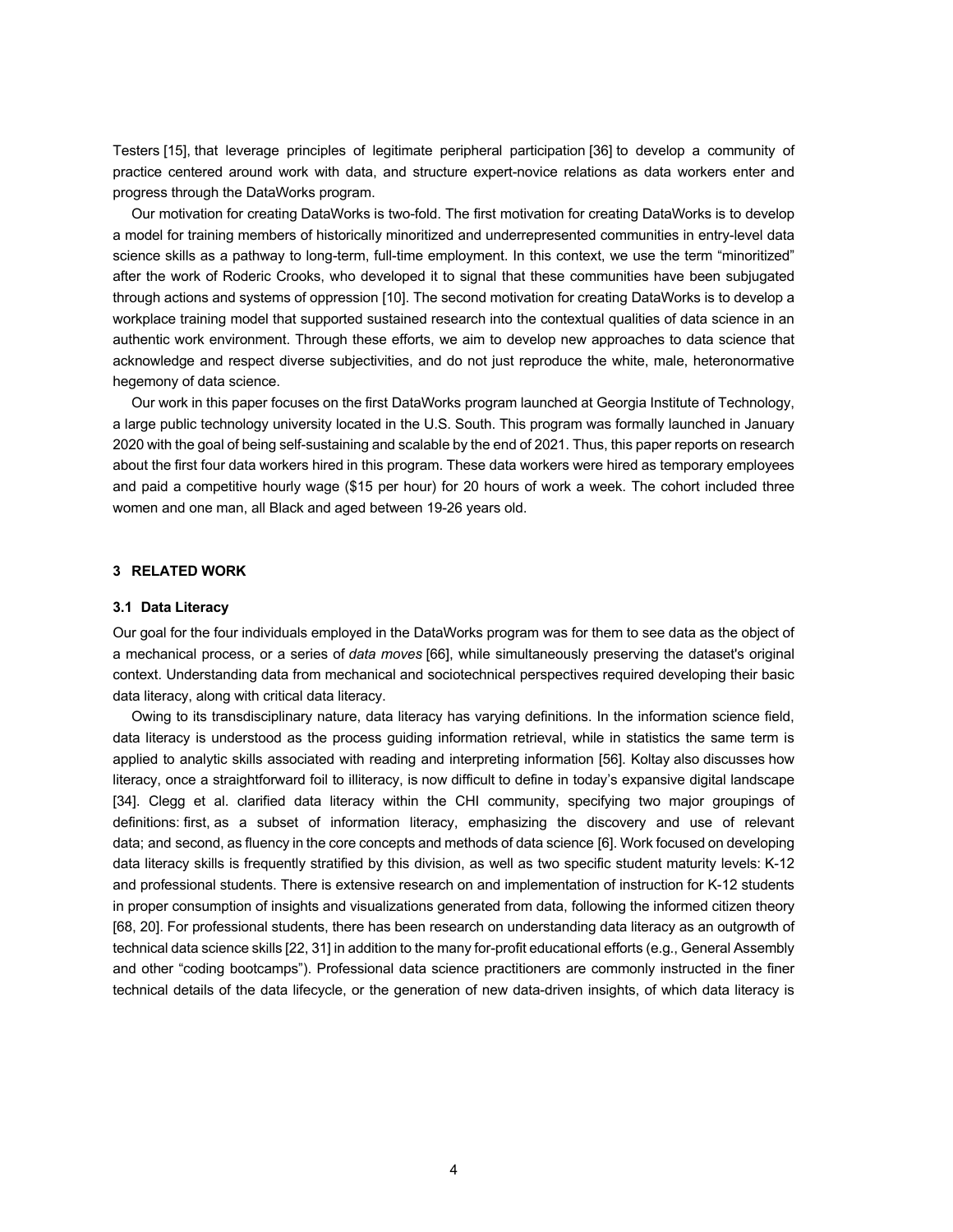seen as an extension [55, 61, 35]. Efforts to integrate these two subsets of data literacy seem to appear only in courses offered in higher education [32, 23, 30], making them inaccessible to people engaging in data work at an entry level due to time and financial constraints.

There is an aspect of power to data that is not commonly defined as part of basic data literacy, which Tygel & Kirsch labeled *critical data literacy* [64]. They adapted Paulo Freire's literacy method to explore digital inclusion and advocacy since the computing revolutions of the mid-2000s, citing data's ability to empower [64]. There are two key functions of critical data literacy. First, applying critical data literacy requires understanding the data's origins and acquisition, along with the positions and perspectives of everyone who touches that data—or the "infrastructural black boxes" [48]—to give a more nuanced view of what the data actually represents. For example, Loukissas explores how data is the *product* of place, but is commonly understood only as representations of place [38]; Taylor et al. further discuss the role of physical and social geography in shaping data [63]; and D'Ignazio and Klein show how implicit assumptions about neutrality and objectivity are baked into data's very definition, resulting in the neglect of important actors and prerogatives [11]. Critical data literacy can thus be used to understand data more fully as the product of complex societal factors.

Second, critical data literacy promotes finding, analyzing, and presenting data to substantiate or promote a new or clarified narrative. W. E. B. Du Bois' data portraits, for example, utilized data to disrupt the common conceptions of White Americans about their Black peers, and provide a more realistic and nuanced discussion of their experiences [2]. Similarly, Criado-Perez utilizes a more contextualized interpretation of common societal statistics to exemplify a consistent bias against women [47]. Other re-evaluated accounts of technical innovation from the lens of socioeconomic status [61] and race [42] exemplify this aspect of critical data literacy. Onuoha even uses a lack of available data to explore blind spots or gaps in our prevailing narratives about various social issues [44].

Altogether, our goal in the workshops described in this paper was to help the data workers to see data from both mechanical (data literacy) and sociotechnical (critical data literacy) perspectives. Through the mechanical perspective, we anticipated they would learn about the process—the series of steps—applied while interacting with data during the workshops. By pairing this mechanical perspective with one that is sociotechnical, we expected the data workers to gain insight into how social structures and factors may have impacted the data presented. We hoped that combining these two perspectives would provide the data workers with the heightened ability to examine data beyond its final format. As the implications of critical data literacy and its key concepts are relatively new, there exists limited work on how to build this skillset, especially in professional settings. For example, Hautea, Dasgupta, and Hill explore the critical data literacy skills of young students exploring data analyses in and about the Scratch programming language [29]. However, a key feature of this work is that it exists in an environment built for inquiry, while professional environments often are not. Our work addresses this gap by providing insight into what challenges a critical data literacy educational program faces, particularly in the professional context, by asking the data workers to collect and analyze data on topics that were personal and important to them, in an effort to engage them in this critical extension of common data literacy.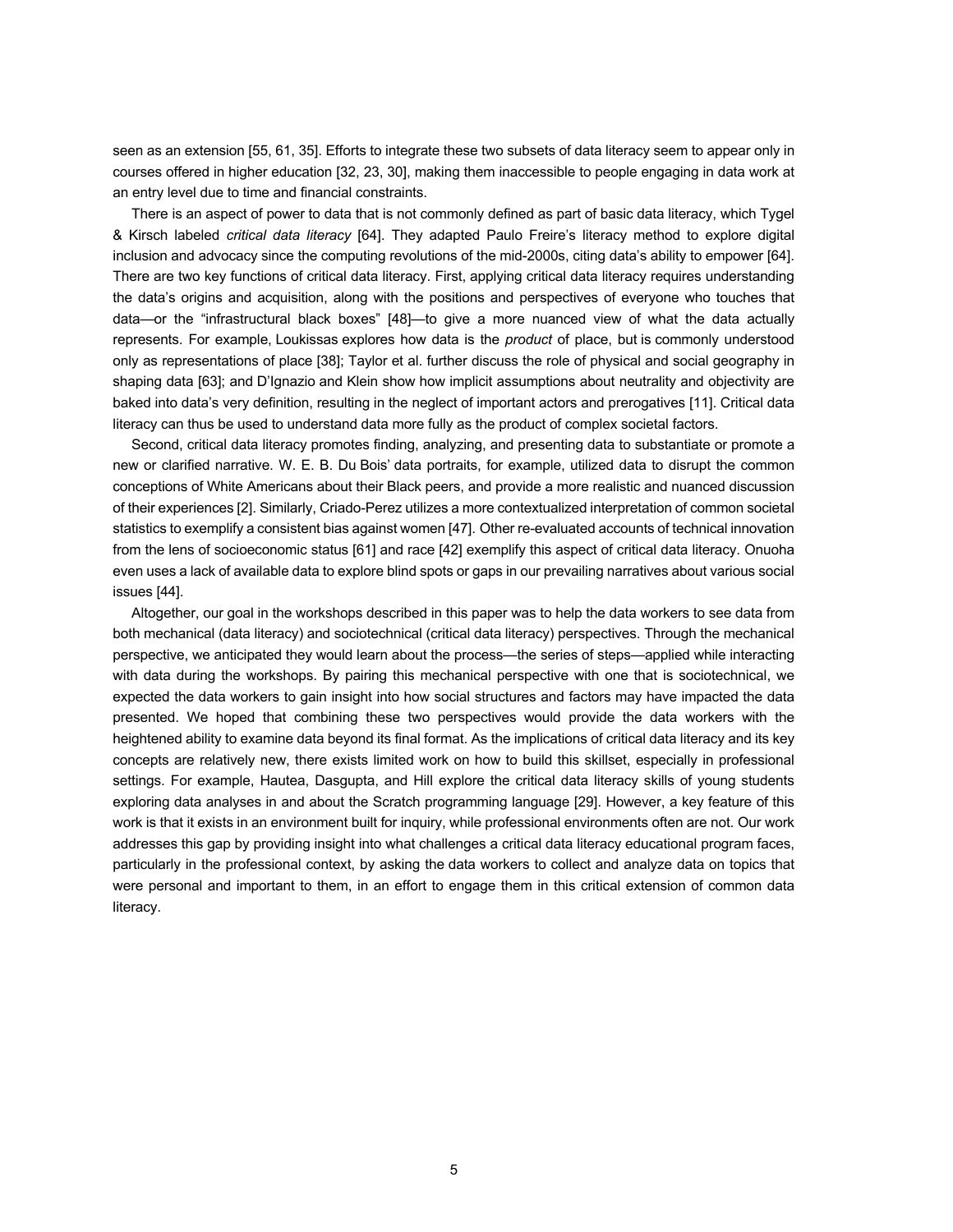#### **3.2 Leveraging Personal Data to Support Lived Experiences and Epistemic Agency**

This research also draws from an emerging body of work related to data literacy from the field of the Learning Sciences that suggests leveraging personal relationships to data provides powerful ways to engage learners across disciplines including computer science. For example, as Lee describes, within a statistics education context, "Personal activity data (PAD) obtained from activity trackers has the potential to stimulate thinking about statistics in a way that other forms of data, even other real data, cannot. Because the data come from the students' own activities, they are intimately familiar with them and able to reason about patterns and variations in the data based on their own experience" [37]. Similarly, Hautea, Dasgupta, and Hill illustrate, within a social computing context, novel designs for children that engage youth in critical data science by leveraging public data about children's own learning and social interactions online [29]. Likewise, our prior work has developed a method called Mapping Self in Society (formerly Re-Shape) that allows students to collect, process, and visualize their own physical movement data in ways that support critical reflection and coordinated classroom activities about data, data privacy, and human-centered systems for data science [59].

In educational contexts, the motivations for this new body of work include calls for K-12 education to broaden learners' epistemic agency within classrooms. For example, as Hardy et. al state, "we must broaden the sense of epistemic agency in science education to include students' engagement with aspects of activity relevant to prior knowledge, identities, areas of expertise and desired learning trajectories" [27]. Miller et. al define epistemic agency as "students being positioned with, perceiving, and acting on, opportunities to shape the knowledge building work in their classroom community" [40]. Epistemic agency is important for learners to develop a personal approach to learning and acquire knowledge that is meaningful to them. An aspect of epistemic agency may be skepticism or criticality towards standard processes or content of learning.

Taken together, the workshops we describe and analyze in this paper leveraged learners' alignments with personal data to recognize their lived experiences and provide them with epistemic agency to participate in meaningful knowledge construction outside of the K-12 education system. In particular, instead of applying the construct of epistemic agency in the classroom, we sought to apply it in the context of the workplace. Similarly, by centering the lived experience of the data workers and allowing them to set the topics and purposes of what data they selected and why, we intended to provide the conditions for epistemic agency. As data novices underrepresented in computing and data-related fields, we sought to examine how the data workers' identities may or may not have affected their role as data workers, as well as how they engaged with data. Likewise, the design of the workshops described in this paper encouraged each data worker to bring the context of their experiences, along with their identities, to choose topics that were important to their personal or community interests. In other words, our work builds upon the aforementioned research, and positions the data workers as experts of their lived experiences, so they are the closest to a solution (in this context—a data solution) to the problem. In the context of the workplace, we sought to compare how the conditions of epistemic agency would help them to devise a data process of their own using data personally relevant to their own experiences.

#### **3.3 Critical Race Theory**

Our work in this paper is deeply motivated and informed by Critical Race Theory. In their paper "Critical Race Theory for HCI," Ogbonnaya-Ogburu et al. discussed how CRT can be adapted in HCI research as a perspective for race-conscious efforts [43]. We draw directly from their work and recommendations to use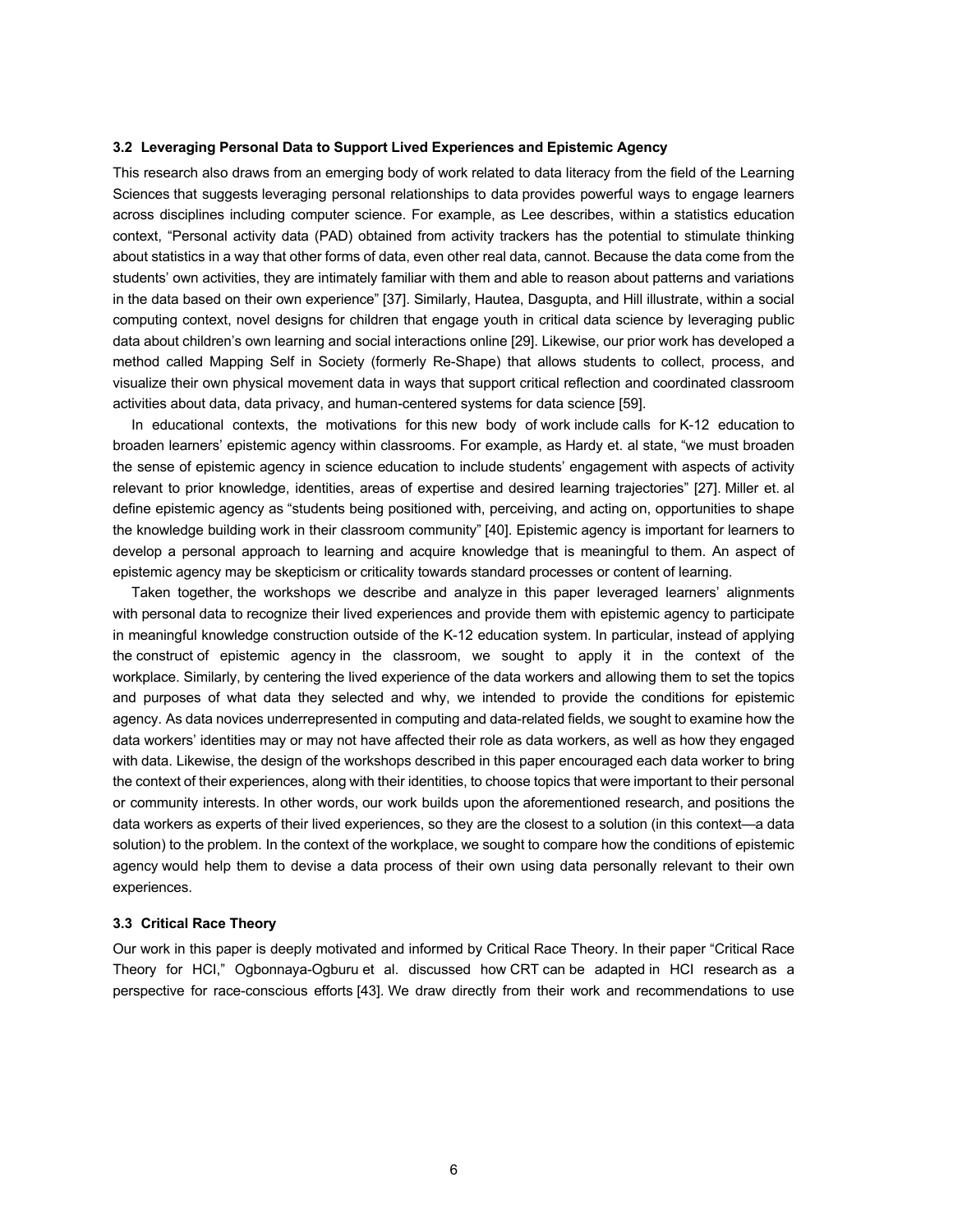CRT as a lens to analyze, interpret, and question the workshops presented in this paper, the DataWorks program, and the very concept of data literacy. In other words, CRT is a race-conscious way to frame our reflections on what it means to support equitable computing and data practices in the context of everyday work.

Developed in the 1970s, Critical Race Theory (CRT) began to take root when legal scholars and activists noticed that the advances of the Civil Rights Movement appeared to be retracting [12]. Delgado and Stefancic describe CRT as a movement, specifically "a collection of activists and scholars engaged in studying and transforming the relationship among race, racism, and power" [12]. Not only did it focus on societal issues of race and ethnicity—CRT extended these issues into a broader perspective. It often related race to its position within the contexts of education, history, and self-interests.

With roots in critical legal studies and feminism, CRT analyzes and challenges the structures of what is proclaimed to be liberal and question its foundations, guided by several key tenets and themes. One of the founding CRT scholars, Derrick Bell, wrote about how critical race theorists do not necessarily condemn liberal ideology. However, he believed they were "highly suspicious of the liberal agenda, distrust its method, and want to retain what they see as a valuable strain of egalitarianism which may exist despite, and not because of, liberalism" [3]. Bell ultimately argued that the work of CRT would make way for legitimacy and justification that it deserved.

Contemporary themes of CRT include interest convergence, material determinism, racial realism, revisionist history, critiques of liberalism, and structural determinism [13]. Furthermore, these themes can be divided into more distinct tenets, which are acknowledged by many critical race theorists [12]. These tenets include:

- Racism is ordinary, not aberrational—when not acknowledged, there is little room to address it
- Interest convergence—notions of advancement for Black people are often agreed upon or sought after due to the advancement of white interest
- Social construction—race is a product built by societal thought and categorization
- Unique voices of color—race amplifies the experiences and thoughts of those who have been oppressed, so that their unique perspectives can be shared

Over time, CRT scholarship has expanded beyond civil rights work and legal scholarship and been applied to different disciplines—examining and challenging how these disciplines were constructed. The themes and tenets mentioned above have influenced disciplines including education and the social sciences. Recently, there is a growing body of work in HCI that leverages CRT as a lens to analyze research in computing. Ogbonnaya-Ogburu et al.'s recent work illustrates one such effort [43]. Another effort is the research of Hanna et. al in their paper, "Towards a Critical Race Methodology in Algorithmic Fairness," which acknowledges and takes a deeper look into how race is embedded in algorithmic systems [25]. Namely, they demonstrate how oftentimes, we consider how race is amplified unjustly through these algorithmic systems, but rarely do we consider how the categorization of race can assist in amplifying these injustices. Therefore, it is important to recognize and be cognizant of the structural and institutional factors of race in algorithms, so we can adequately measure what fairness is. The authors share how race is more than just an attribute; it should be treated as the root of "a structural, institutional, and relational phenomenon" that highlights the prominent aspects of algorithmic unfairness.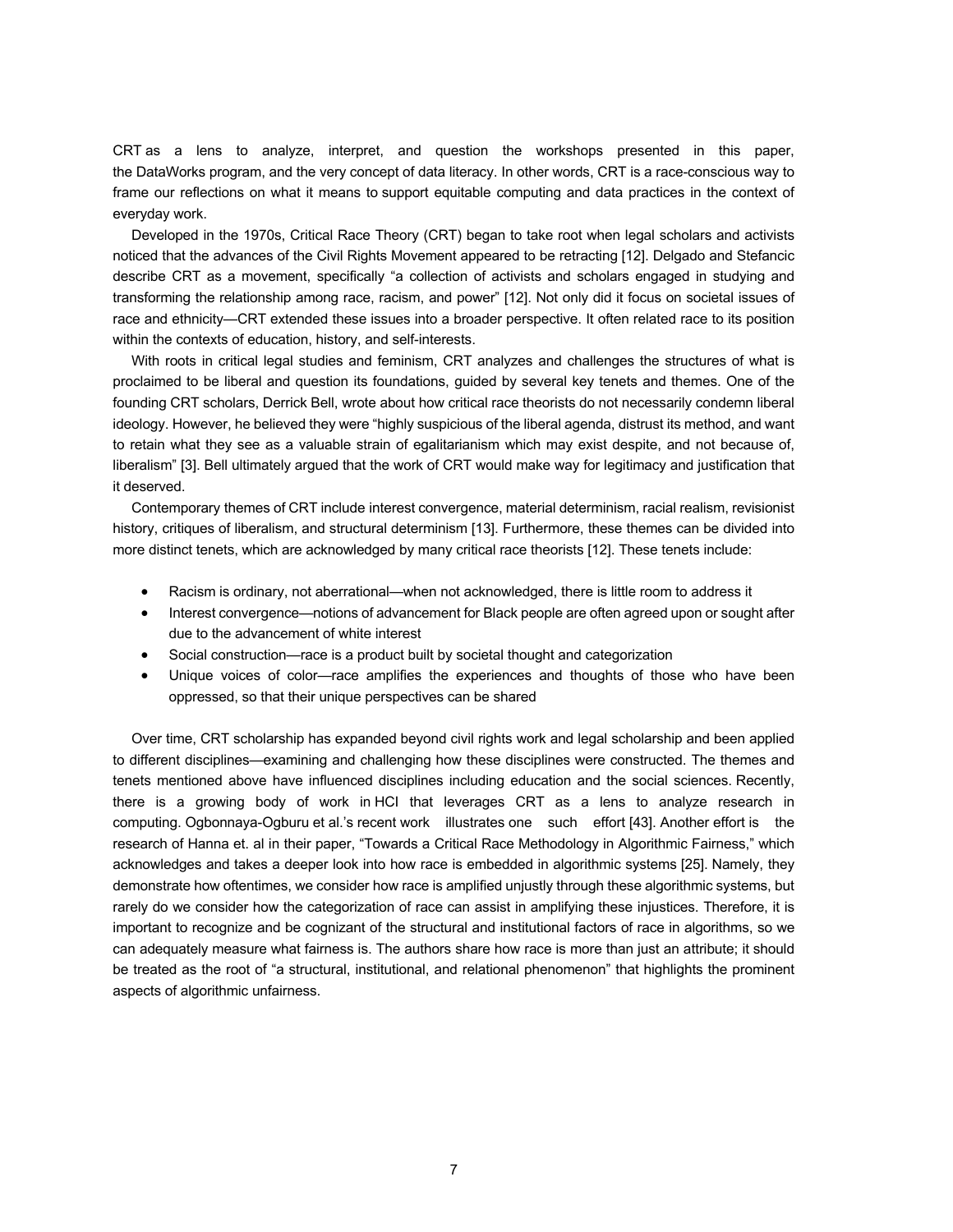Another area of HCI work that is influenced by CRT is the rethinking of intersectionality in HCI research. For example, Rankin and Thomas write about the importance of citing not only Black scholars or women, but to specifically cite Black women in scholarly work and acknowledging the work and challenges of Black women's intersectional identities. Coined by Kimberlé Crenshaw in 1993, the term intersectionality rose to draw attention to how Black women were experiencing discriminatory housing and legal practices [52]. Rankin and Thomas, in their paper, describe how recognizing the deep and true history of intersectionality is important when engaging in this analysis. They also share how intersectionality has been greatly informed by CRT, primarily in its stance that "when it comes to social inequality, people's lives and the organization of power in a given society are better understood as being shaped not by a single axis of social division, be it race or gender or class, but by many axes that work together and influence each other" [52].

As these examples show, CRT is central to the dialogues in HCI around race, racism, and equity. In our following analysis, interpretation, and critical reflection, we use CRT tenets to identify assumptions and dilemmas at the junction of lived experience, race, and data literacy that improve the DataWorks program. This work serves as an example of how CRT tenets can be used as both an analytical lens and a structure for equitably building future work and education programs.

#### **4 METHODS**

This section outlines the design and ethnographic methods used to gather and analyze data from the workshops that serve as the empirical basis of this paper. We include a discussion on the role of design workshops in research, limitations of design workshops as a method, and discuss how the methodology of design research impacted our workshops. To conclude this section, we acknowledge our position in this work and how it influences our subsequent analysis.

Our research combines design and ethnographic methods. We developed a series of workshops (detailed in section 5) in which the data workers identified a topic of interest, collected data related to that topic, analyzed the data, and produced and shared a presentation communicating their interpretation of the data. Throughout these workshops, we took field notes and documented workshop activities with audio, video, and photographs. In addition, we conducted semi-structured interviews with each data worker before and after the workshops, and we conducted a group interview with 3 of the 4 data workers.

Qualitative analysis was conducted by four of the authors, who read the interview transcriptions and watched the presentations, to identify themes and patterns. Subsequently, the research team discussed the themes and patterns collaboratively and iteratively, identifying and refining themes over the course of several meetings. Based upon this initial analysis and discussion, the team identified CRT as a lens for analysis. The first author then reviewed the interview transcriptions, videos of the workshops and presentation, and other documentation—such as images and drawings—using CRT as an analytic lens. Data was then presented to and discussed with the whole research team during multiple meetings using CRT as an organizing principle with an emphasis on the CRT tenets to further develop categories and themes. Three themes emerged related to CRT:

- 1. Tensions between epistemic agency, critical data literacies, and the work context
- 2. Encountering race, racism, and its ordinariness, through data work
- 3. The personal is communal and intersectional.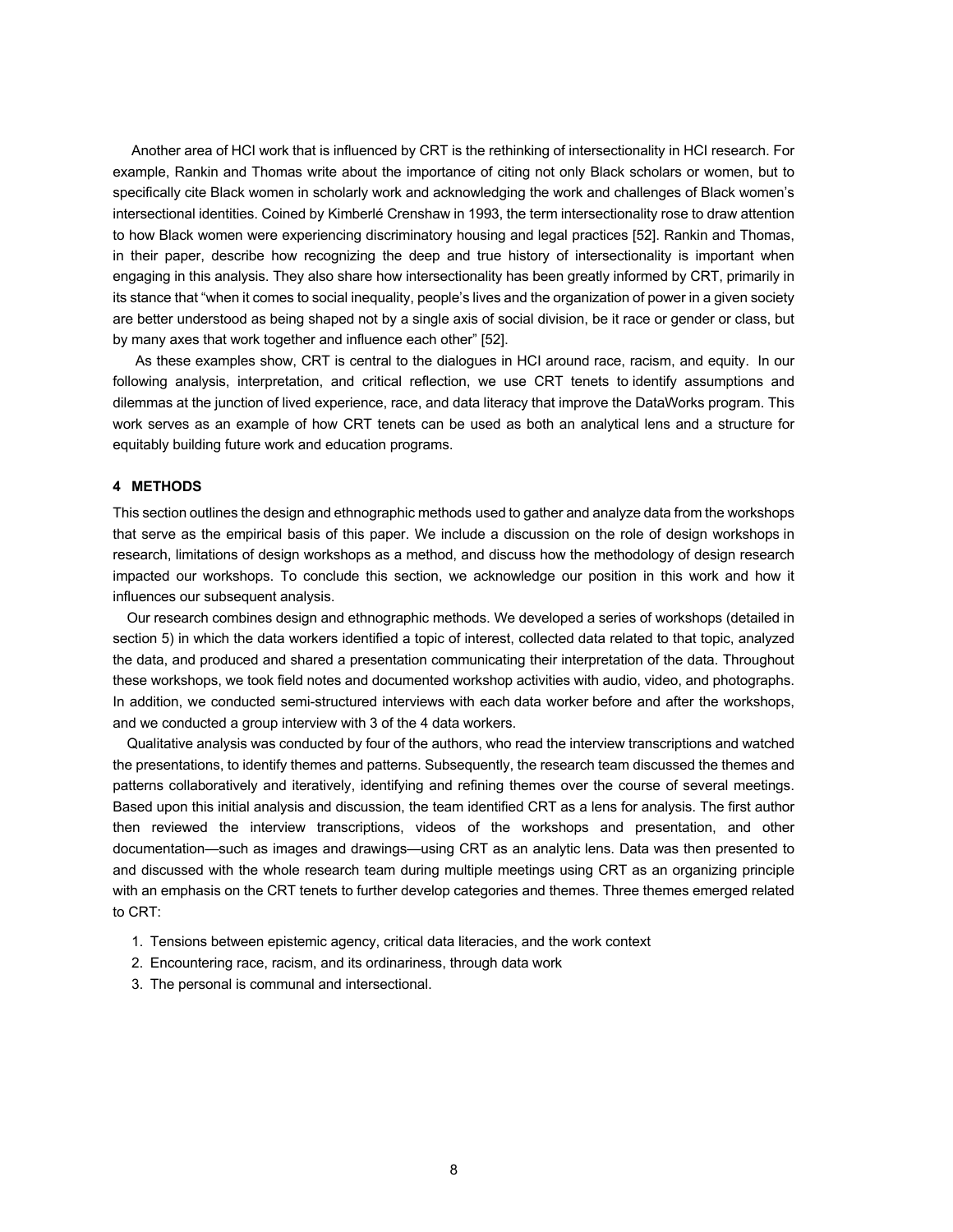The first author created narratives for the four data workers that demonstrated examples of these three themes in each of the data workers workshop experiences. The authors returned to the interview transcripts and the presentations to identify how the themes were supported or refuted, and to reflect on the implications of the themes in the context of the workshop and the DataWorks environment. Narratives were refined to select examples that best articulated the themes.

Design workshops are common in HCI research, and often draw from practices of participatory design and codesign. The format of the design workshop brings about both challenges and opportunities. As Rosner et al. noted, "when design workshops act as research instruments, they shift the form and character of collaborative work" and move us "from knowing to doing" [54]. However, such workshops can also be exclusionary, either because of who is invited to participate or because of how the activities of participation are designed [28, 54].

With these challenges and opportunities in mind, we developed the workshops analyzed in this paper as casual activities, with the intent of providing the opportunity for the data workers to determine how they wanted to pursue these activities. While we did establish and follow a general structure through a sequence of workshops, we did not pre-determine the specifics of data practice. For instance, we did not dictate how data workers would source their data, what kinds of analysis they would do on the data, or what the topic of their inquiry would be. Moreover, to respect their status as employees, these projects were meant to enable the data workers to practice their skills in data work in an authentic environment, which was the basis of their employment.

Prior to providing a detailed accounting of the structure of these workshops, it is important to acknowledge that the workshops were conceptualized and facilitated by the first author of the paper who is a Black American Ph.D. student at an R1 university with an educational background in computer science. Additionally, this student collected most of the workshop data and was the closest in age to the data workers, being one to seven years older than each data worker. The additional authors of the paper are all white Americans, three of whom hold faculty and research positions at universities and one who is a Ph.D. student. Their areas of expertise include learning sciences, data visualization, and participatory design. These authors, with the exception of the Ph.D. students, are much older than the data workers, and while they did engage weekly with the data workers, it was primarily through management and training roles.

#### **5 THE WORKSHOPS**

The workshops consisted of seven two-hour sessions, with one workshop approximately every week during February and March of 2020. The workshops took place at the end of the data worker's shift, so for that day, these two hours were the final hours of their four-hour workday. The data workers were paid for the time they spent in the workshop and the activities were treated as part of their weekly work. Six out of the seven sessions were held on a university campus in the DataWorks office space. The space was large, modern, and open, with workstations, a communal worktable, and whiteboards around the room. For group discussions, data workers gathered at the center office table while activities requiring computers was completed at their work desks. The final session, the presentations, were conducted virtually due to the COVID-19 pandemic. For most of the workshops, we focused on scaffolding the process by providing the data workers with a general structure and sequence to guide them. This sequence was outlined through four steps to 1) specify a problem, 2) find applicable data, 3) analyze and organize the data, and 4) communicate the data. At the end of this process data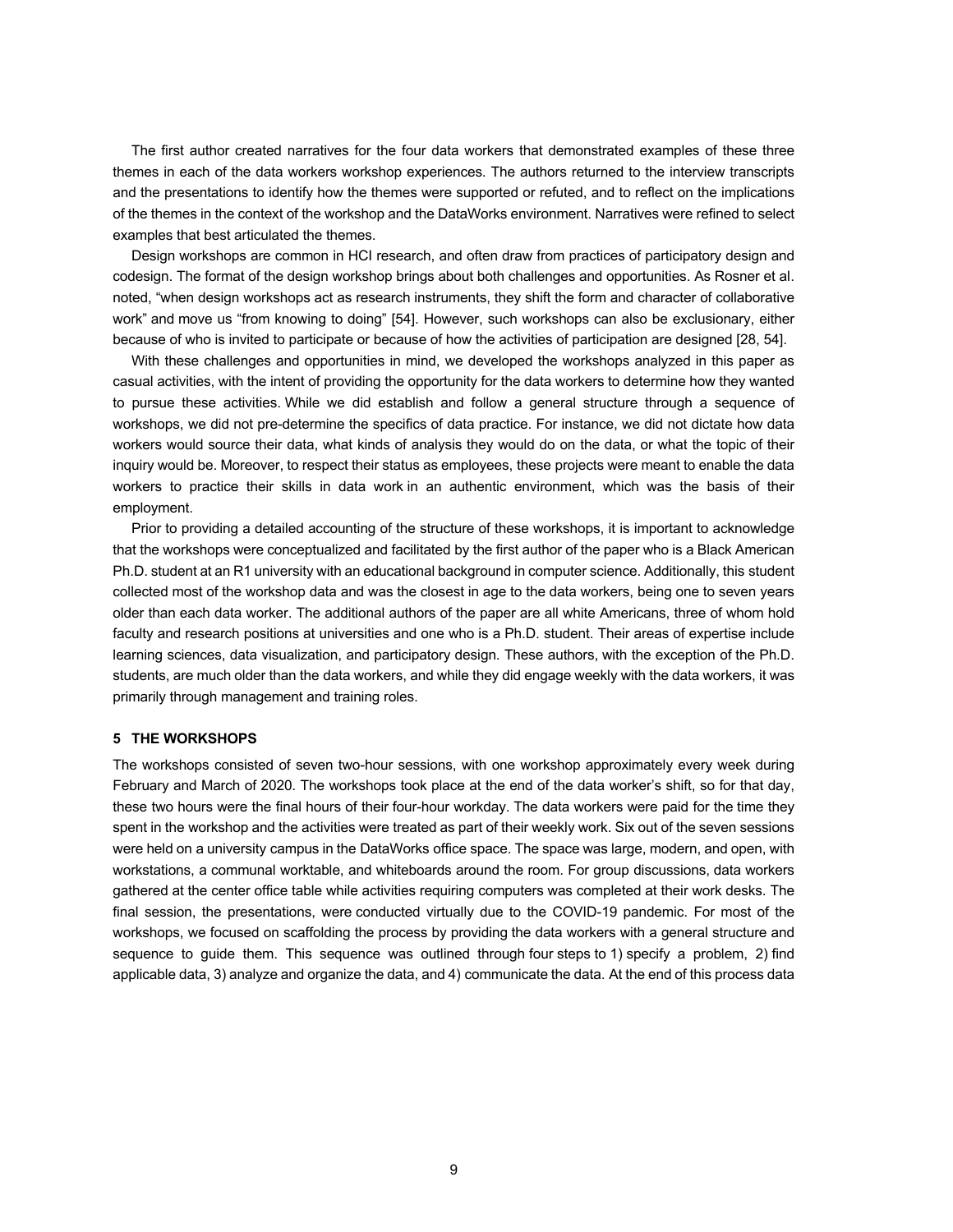workers further communicated the data by leading a final presentation to an audience that included researchers, academics, and clients.

#### **5.1 Activity 1: Specify a Problem**

In the first activity of the workshops, the facilitator (the first author) introduced a multi-week project—using data to address topics that were meaningful to the data workers—by asking them to share issues that were important to them and why. Notably, within seconds, the data workers enthusiastically began sharing a wide range of topics. The topics at first reflected issues that often make the news, such as gun violence, traffic, and homelessness. With time, more personal topics, such as mental illness, wellness, and time management emerged.

After this initial discussion, each data worker was given a storyboarding worksheet with a series of questions to guide them in thinking through how they might use data to address a topic of interest. To scaffold this process, the facilitator introduced an example problem space: how to gather data to help determine where and how to build a grocery store for their community. The data workers helped complete the storyboarding worksheet, sharing what information they did and did not know about the problem, and what data could be useful to address the problem. The example was intended to enable the data workers to shift their mindset from the topic alone to how data could be applied to the topic.

Each data worker was then given ten minutes to complete the six-question storyboarding worksheet about an issue they had selected. Once they filled it out with their initial thoughts, we discussed the topics they chose and their answers to the remaining questions on the sheet. We asked each data worker "Why did you choose this problem?" and "How would you address this problem with the data?" While some data workers listed local community institutions (such as schools) as resources to gather data, others did not know how and where they could find the data necessary to address their selected topic. We paused, then allotted 30 minutes for them to do a quick online search for applicable data. They each initially started their search on Google's search engine by typing in keywords associated with their topic along with the word "statistics." After 30 minutes, we reconvened as a group and discussed the data they found.

#### **5.2 Activity 2: Find applicable data**

In the second week, we convened again at the communal table. Building from the prior week, the goal of this activity was to find data applicable to their chosen topic. What counted as "applicable data" was open to their interpretation.

To begin this activity, each data worker returned to their storyboarding worksheets from the week prior and shared a recap of what was written. The purpose of these recaps was to convey to the data workers the importance of iterating throughout the data process. The discussions which took place in the latter part of the first activity could have changed some of the responses written on the storyboarding worksheet during the beginning part of the activity. Therefore, we wanted to invite space to discuss these changes.

Listening carefully to each data worker's responses, the facilitator wrote key points on the whiteboard about their projects, including what they knew about the problem and if anything had changed. The group also discussed what additional data sources needed to be added. For the next hour, data workers returned to their desks to find additional data and were asked to format that data so it would be readily accessible for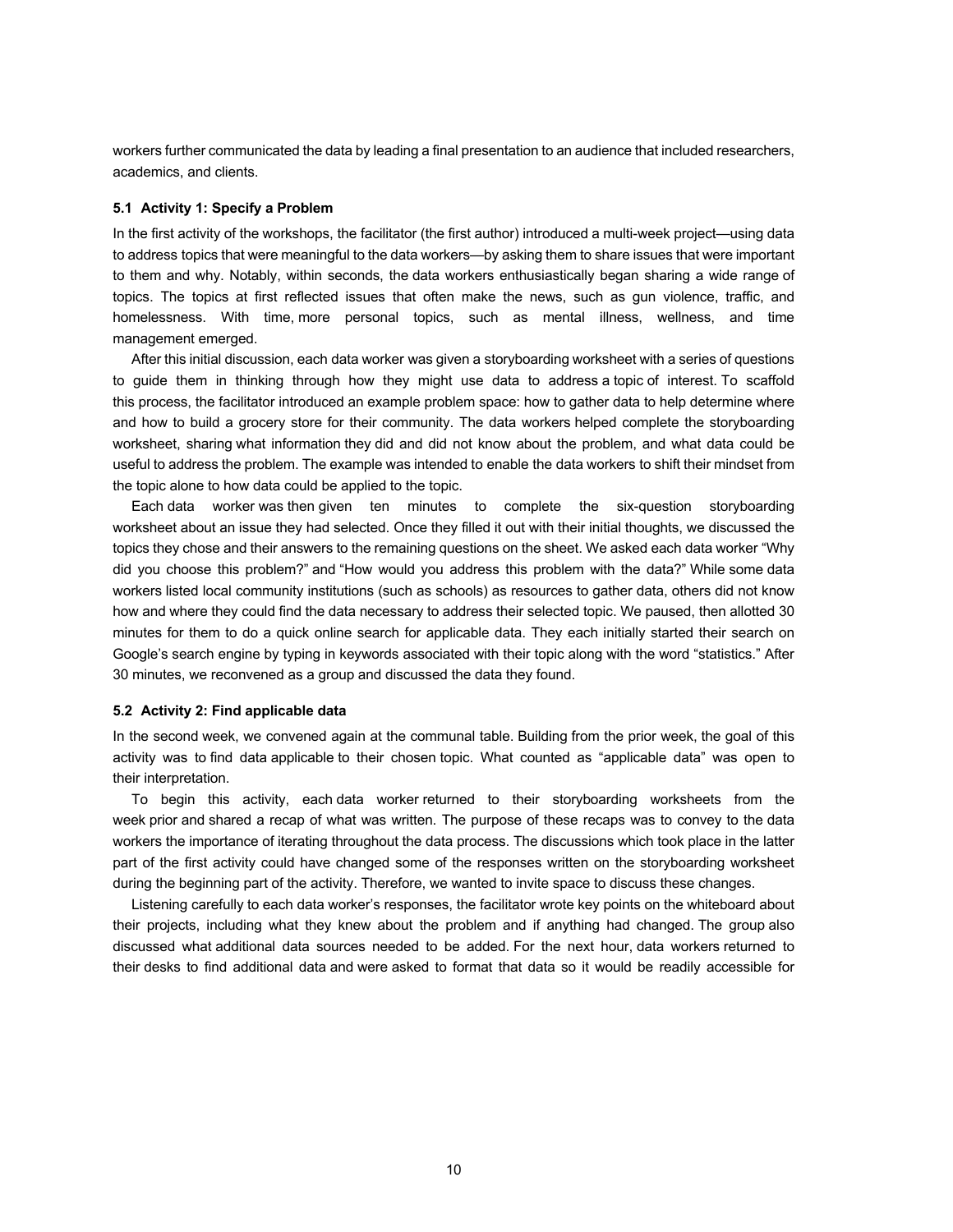presenting. After searching for data, the group reconvened at the common table for 10 minutes to discuss the data they found, the format in which they found it, and what process they used to find it.

This activity facilitated an important discussion about how the data was formatted (e.g., in Excel or text format). Of note, each data worker organized their data into a Microsoft Word document through the copy/paste feature rather than in what our team considered more "accessible" formats such as Excel. We hoped the data workers, who already had several weeks of training in data preparation and cleaning, would transfer that knowledge to their own projects. However, this did not happen. We realized that we, as researchers, must recognize how the social locations of the data workers (including economic status) influenced their choice to organize the data they gathered into Microsoft Word. Their choice could depend on several factors, like ease of use, time constraints, and level of knowledge about the tool. This finding helped us to recognize that in order for the data workers to be able to apply the skills they were strengthening during trainings, they would need further instruction on how to gather and format the data with a diverse set of tools, depending upon how they wanted to communicate or share the data.

#### **5.3 Activity 3: Share this data**

In week three, the facilitator emphasized to the data workers why organizing data is considered important, and how to organize their data in a desired format. While gathered at the communal table, the group revisited the roundtable discussion employed during the first activity. For ten minutes, the data workers shared many ideas about how to communicate data (e.g., through social media, newspapers, billboards, email, paper flyers, and television commercials). There was no mention of computational examples of how data was shared. The facilitator then showed online examples of how to communicate data, including typical news media use of graphics, video, along with narrative storyboarding that used data and murals that blended artistic interpretation with data in public spaces. These visualizations engaged the data workers, prompting questions about the data, and inspiring them to create their own visual data representations, rather than coping and pasting from existing sources.

For 30 minutes, the data workers returned to their personal workspaces to search for ideas and examples of how they would like to share the data. They were encouraged to think about what data needed to be gathered and how it needed to be formatted to fit how they wanted to communicate the data. During our 15-minute discussion at the end of the activity we found that most data workers chose to use charts and graphs to share their data. Creating charts and graphs was new for each of them, but they were excited to figure out how.

#### **5.4 Activity 4: Communicate this data**

Original plans were for the fourth week to be the final week of work, and the fifth week to be presentations. However, more time was needed for the data workers to engage in the experience of creating visualizations and presentations, which was a new experience for them. Therefore, we extended activity four from just one week to three weeks. During these last 3 sessions, the data workers were told to allocate two hours of their day further researching their topic, finding relevant data and reformatting it for the final presentations. The data workers would often alternate between their client work for the DataWorks program and their project. This selfregulation turned out to be efficient for the data workers. The facilitator was present during the usual workshop time of 11 AM-1 PM each week to answer any questions, and other team members were also present at other times.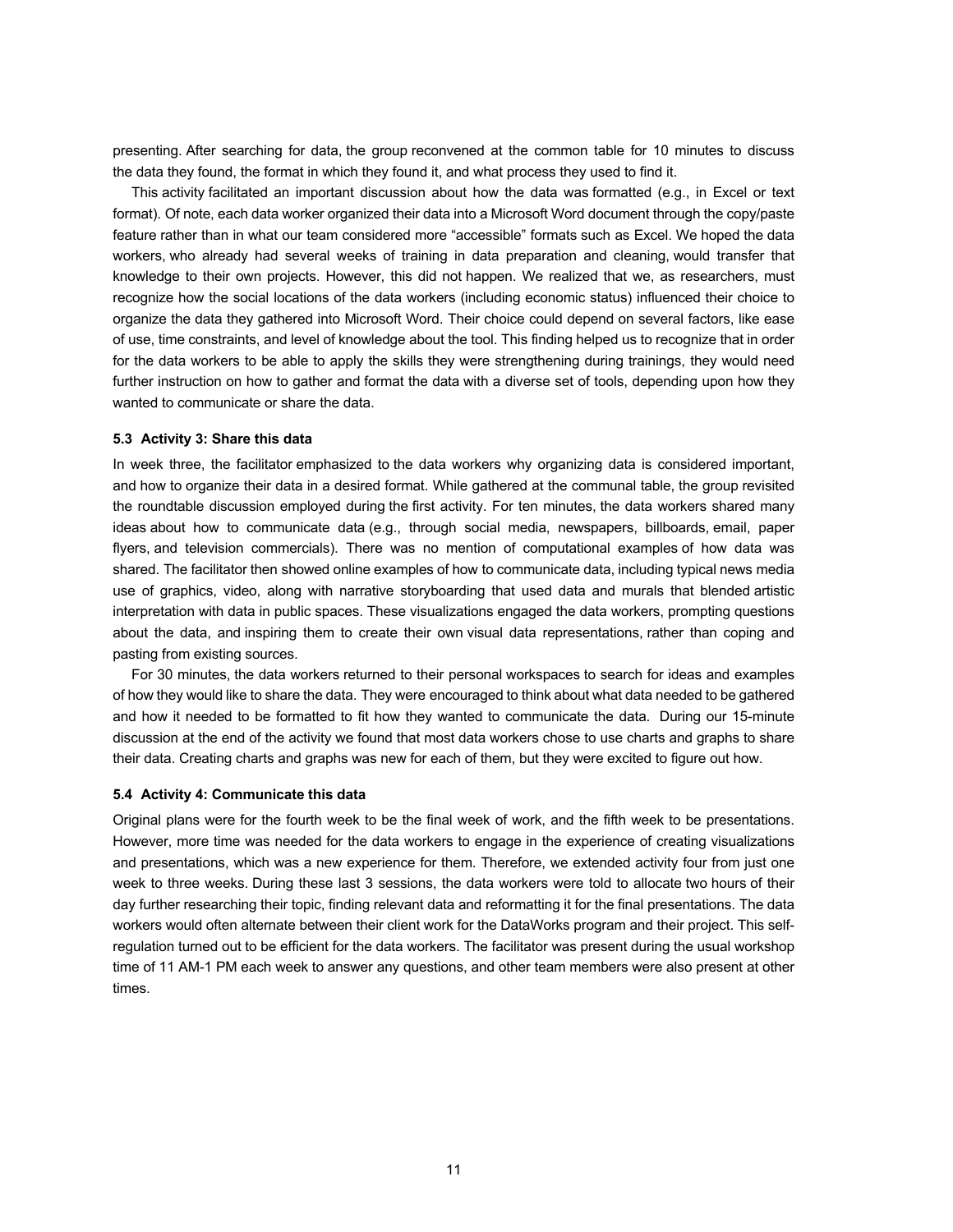Working on their projects individually while asking questions allowed the data workers to consider what would be important to share with the team after gathering their data. Condensing their findings into a presentation format and selecting certain data to share was challenging for them. Most of them needed to enter the text data they had gathered into Excel sheets, so it could be better understood visually through a bar or line graph, which caused them to reflect on how they collected data. They also used online resources to teach themselves how to make charts and graphs, and learn basic spreadsheet skills.

#### **5.5 Final Presentations**

To further communicate their data with others, each data worker was given eight to ten minutes to present their findings to an audience that included researchers, university professors, and clients. These presentations were conducted virtually through video conferencing software. These presentations were organized to provide the data workers experience with professional presentations, and give them an authentic motivation for gathering appropriate data and communicating it clearly. The presentations were also a way for the whole team—from incoming masters students to senior faculty—to see the data workers talk about issues they cared about, share advice, give encouragement, and build community across the DataWorks project team. We intended for these to be in-person presentations with a celebratory feeling. However, just before the data workers were ready to present, the university issued stay at home orders in response to the COVID-19 pandemic. Organizing and scheduling the online video conference was challenging, as several workers did not have reliable access to technology or internet connections at home. The presentations were held two weeks later than anticipated, and in two sessions rather than one. Three data workers presented in the first session, with a large audience of nine people. The fourth data worker presented two weeks later with a smaller audience of five.

Despite these challenges the presentations were successful. They started with the facilitator modeling professional skills, thanking everyone joining, and encouraging them to provide helpful feedback. Then the facilitator outlined the structure of the presentations, time available to present, and an overview of the workshop's objectives and goals. The data workers presented their work, expressing that they were nervous through words or actions, and the guest gave positive feedback while asking questions to encourage the data workers to look more critically at the data.

#### **6 WORKSHOP FINDINGS**

In this section, we discuss three primary themes that emerged from our analysis of data we collected during these workshops in ways that allow us to critically reflect on our research, our notions of data literacy, and the DataWorks program. For each theme, we use a detailed analysis of one data worker to make connections between their choice of topic and their experiences sourcing, formatting, and presenting the data. Then, we characterize other data workers' experiences, and raise questions and considerations about data literacy that we return to at the end of this paper. A primary motivation in doing so is to examine data literacy in relation to these themes, and present how the data workers approach data literacy from a different perspective. Notably, three of four of the topics selected by the data workers are imbricated with issues of race in the United States: gentrification, gun violence, and access to mental health resources. The fourth topic, bullying, is not so clearly imbricated with race, but does reflect the lived experience of the data worker who pursued this topic. These themes also reveal the tentative relationship between the skills the data workers learned through their training in the DataWorks program and their personal projects.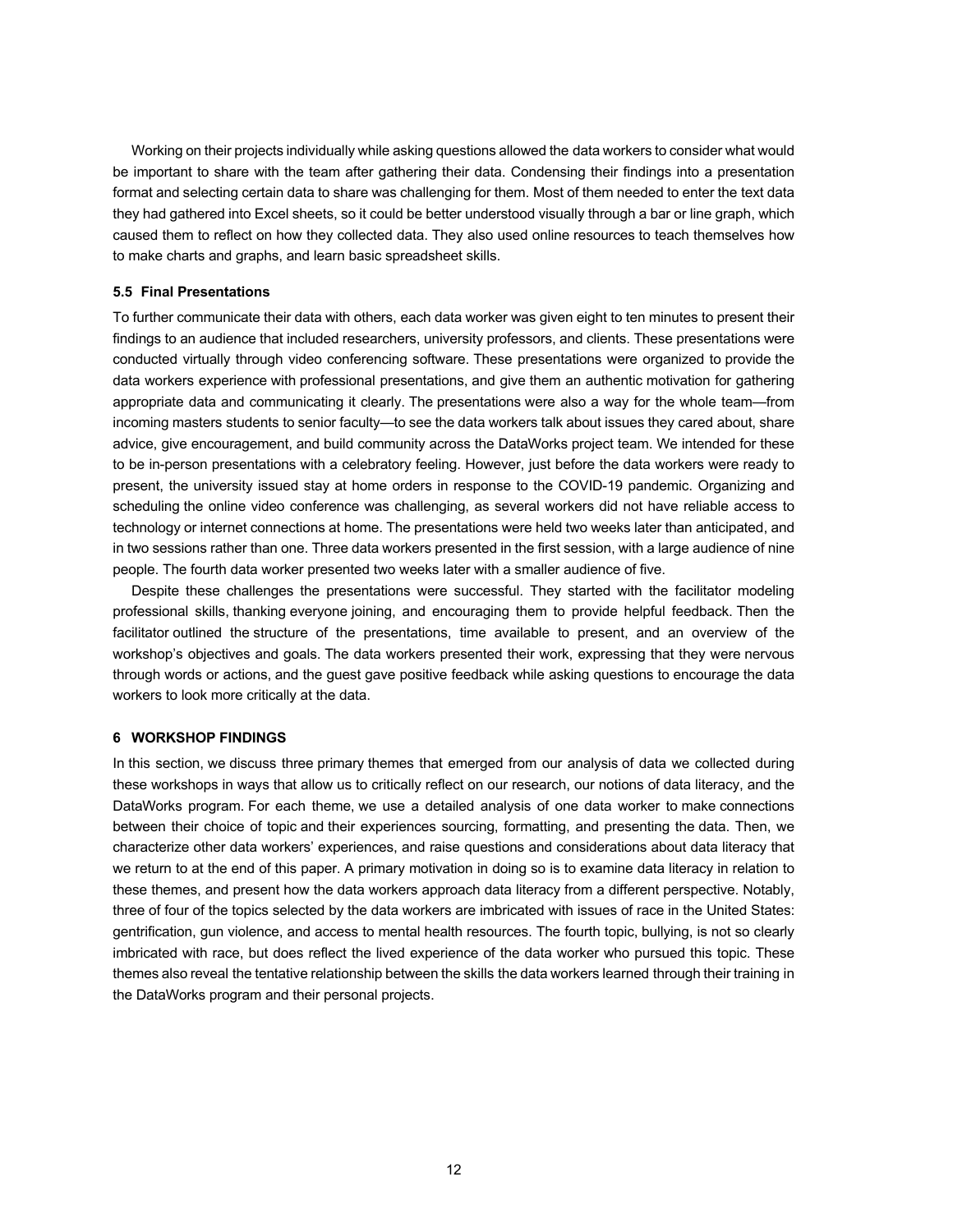#### **6.1 Tensions Between Epistemic Agency, Critical Data Literacies, and The Work Context**

Chase is in her early 20s, and a resident of the English Avenue neighborhood. While this neighborhood is vibrant, it has also suffered systematic neglect since the "white flight" of the 1960s and 1970s. Chase is lively and vivacious, often engaging in animated conversations with the other data workers. Once the work began, Chase often adopts a leadership role by leading calls with clients. She is also the DJ, and enjoys setting a vibe for the office by playing old-school 90s jams. Chase has a self-assured presence, perhaps because she had worked at the university as a temporary worker assisting a lead administrator in a department on campus.

For her personal data project, Chase had many ideas to begin with, and settled on the topic of mental health. More specifically, she was concerned about the benefits of free therapy for teens and young adults, and the lack of such resources in her community. When asked why she picked this topic, she shared that members of her family dealt with mental illness, but they did not go to therapy. She set about collecting data on mental health in the United States, specifically looking at mental health issues in different populations. But, similar to many of the personal data projects, her focus shifted based upon the data she was able to locate. She ultimately focused on suicide as a particular mental health issue. Her presentation used data from several sources to make an argument for the pervasiveness of mental health issues, and the need for more resources in her community.

After the workshop, we asked the data workers about how they approached their personal project, and how it was similar to and different from their paid work. Chase's response was typical:

"I feel like the steps that we did, like, look at what was in front of us, even though it was blank, like, we had you give us questions, and then, you know, find the data. That's what we did with our, you know, other, you know, stuff that we worked on. We found the data. Either we looked at other spreadsheets or we looked at, you know, government sites, and then we talked about, how did we want to present it, like, um, did we want to arrange it this way, that way, this order, you know, and then we presented it to them. So I feel like the steps were the same but I do totally agree on how we went about it is different."

Like Chase, another data worker, Jordan, told us the process she used for this project mimicked processes she used in her other data work. Jordan is in her late teens and a resident of the English Avenue neighborhood. Jordan is soft spoken, and exudes a creative spirit through sharing, writing, and art. While Jordan generally allowed other voices to dominate conversation, others listened attentively when she did talk. On Jordan's desk is a task board given by her much-admired sister—a student attending a Historically Black University—surrounded by cute, brightly-colored stuffed animals. In response to the same question we asked Chase, Jordan shared:

"It's kinda similar I mean even though these were personal things, we still had to do research on it. It's like with [name omitted] somebody came in and talked to us about it and we still kinda like had to go out on our own and just look it up and find out like the different information and like how we stored the information we used PowerPoints in this one and the other one we used Excel spreadsheets but it was it's pretty much the same when you think about it."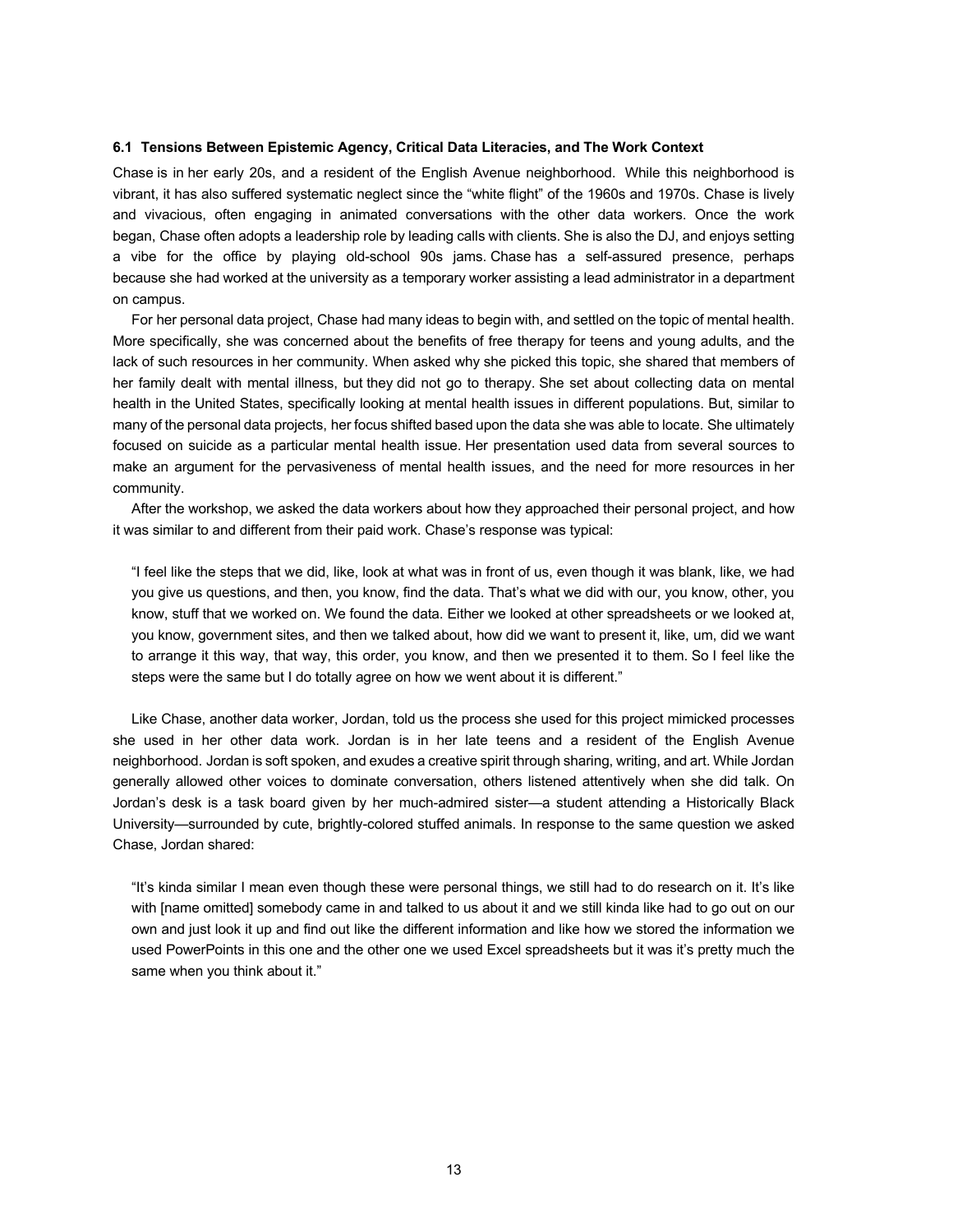What Chase and Jordan seem to be describing in their responses is that that the topic and presentation of their personal project, *but not the process*, was open to their interpretation. In general, they discussed their processes vaguely, without distinction or interpretation. The language they used matched the general process presented to the data workers at the beginning of the workshop to explain core methods of data literacy. Our goal was that the data workers would use this general process as a starting point and that together we would examine how to revise this process for their projects. While the workshops were able to teach this general process for data work, in this deeper exploration, the data workers did not deviate from or question the process. Thus it seems the structure of the workshop did not, in fact, provide the conditions for epistemic agency, such that the data workers could develop their own personal approaches to data work.

In addition to there not being evidence that the data workers developed their own personal approaches to data work, we found no evidence that the data workers brought their critical perspectives to the data they gathered. In all the presentations, they accepted the data as fact without questioning its source, methods for collection, or the analysis used to interpret it. In Chase's case, this lack of criticality was expressed in an exchange between one of the authors and Chase after her presentation on mental health resources. In the course of that presentation, Chase presented data on suicide rates, broken down by gender and race, saying:

"This is a chart that I made, and this data came from the state of mental health in America website and this is 2020 data, so this is actually new or updated. So this is suicide rates by age and we have female ages and male ages and as you can see the males are higher than the females. Which was kinda surprising to me, but also not, because males tend to not get their feelings out, or was raised to not get their feelings out, or talk about their feelings to people. So they hold all their anger in, or they hold how they feel in so that carries on with them and it takes a toll on them. So it's not really surprising to me that its higher than females. And females tend to like carry on things and try to overcome things because we're very strong so I just feel like it's not surprising that their numbers are higher."

After presenting these statistics, one of the authors asked Chase if the data represented completed suicides or attempted suicides. Chase paused, realizing this was a perspective she had not considered, and recognized that those numbers might be quite different. Throughout most of the other presentations, we saw a similar pattern. In projects concerning gun fatalities, gentrification, and bullying (projects that will be described in the following sections), the data workers presented data without interpretation or understanding the context of the numeric findings. For instance, the data workers did not account for the difference between per capita and total numbers. As Jordan shared in her final presentation:

"And 1 in 3 students are likely to be bullied in school, 30% of students surveyed have admitted to being the bully, and 70% of students recorded are bystanders... What I learned from this information is that there are more bystanders than there are of those being bullied. So if [we] were to like make bullying more aware to the 70%, we can make a safety net for those who are being bullied and ... be able to stop it. At least that's what I believe."

Accepting numeric data as a fact without questioning if it is ethical, accurate or distorted is common. For instance, Acker et. al [1] discuss how young people understand the data lifecycle through mobile phone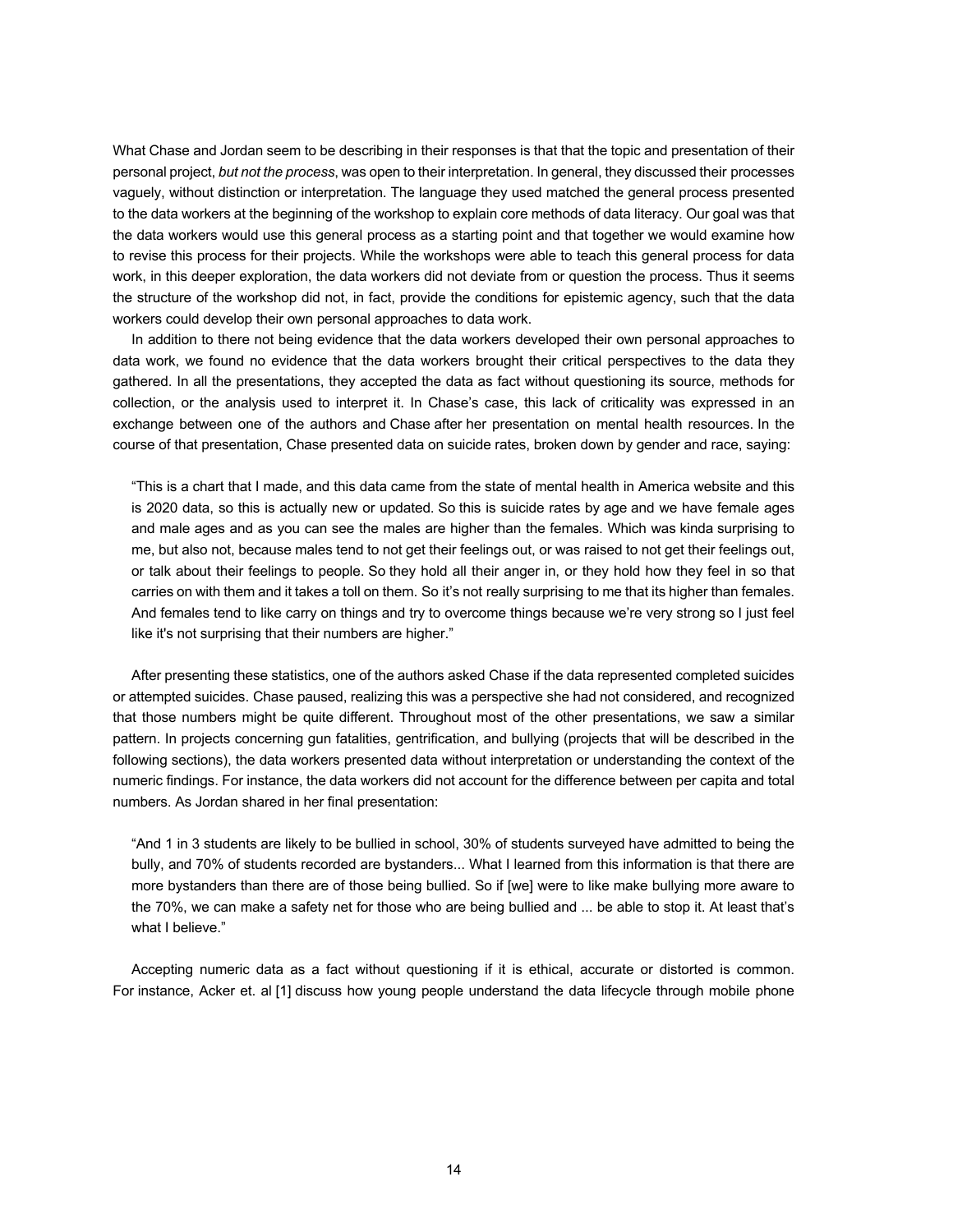usage without insight to how their data is created, managed, curated, and preserved in the background. In other words, only encountering data in its final format shapes the way they learn about the data. Loukissas makes a related argument, and advocates for understanding "data settings"—not just data sets—as a component of a critical approach to data [38].

Data workers in our workshops thus received and accepted their project data in its final format without acknowledging its source or the processes that made it. By accepting the data in its final format, we mean that the data workers presented the data as they found it, which was mainly in the form of text (or numbers), and used those statistics to create graphics such as pie, graph, and line charts. This is problematic because it grants data undue authority, and overlooks the social, cultural, material, and technical conditions of data. In order to be critical and present accurate narratives related to the data, data literacy emphasizes the importance of understanding the context of the data and its origin—including who was involved in the data lifecycle process.

We at first interpreted these findings as a lack of engagement with the process of data work and a lack of criticality in the exploration of data they sourced as a lack of epistemic agency. Epistemic agency would have been demonstrated if the data workers felt empowered to be skeptical of the process and developed critical perspectives about the data. Upon reflection, this should be unsurprising given the work context. As previously mentioned, the context of most critical data literacy programs are K-12 education and community engagement events. These contexts are often *already critical*, or at least already set within a context of inquiry. This is not the case for the context of work. In a work context, it is important to acknowledge and respect work subjectivities, power dynamics, and cultural context including racial identity, stereotypes, and assumptions about who can and cannot question authority. We return to this finding to illuminate broader implications of our work at the end of this paper, and discuss how issues of epistemic agency could foster a more diverse data science. This issue was also salient in the ways race was treated in the data presentations.

#### **6.2 Encountering Race, Racism, and its Ordinariness, Through Data Work**

The experience of another data worker named Valen demonstrates how experiences and work with data revealed the ordinariness of race and racism. Valen is in her mid 20s and the proud parent of a young child. Like Jordan, Chase, and Riley (who you'll meet next), she lives in the English Avenue neighborhood. In addition to being employed by DataWorks, Valen is also a security guard at the university. Her shifts as a security guard start mid-afternoon, so she often went straight from one job to another, and also picked up security shifts over many weekends.

Valen has a commanding presence. She stands out among the data workers by already demonstrating an interest in taking on more responsibility. Her voice captures the room when she speaks, as she shares her thoughts with passion. Yet, even when appearing to be confident, she often confided her anxiety by mentioning "Whoa, I am so nervous" when asked to speak in front of the group. She often speaks of her dream to go to a Historically Black College just a short walk from her home, but for now has put her creativity toward other efforts. For example, she excitedly talked about her do-it-yourself projects, taking budget-friendly furniture and décor and creating masterpieces to "spruce up" her room. Valen is considering real estate as another way for her to make money, and something she might be good at noting the large number of houses for sale in her neighborhood, but that most of them are not affordable to her or her family and friends. Perhaps not surprisingly, Valen decided to look into the topic of gentrification.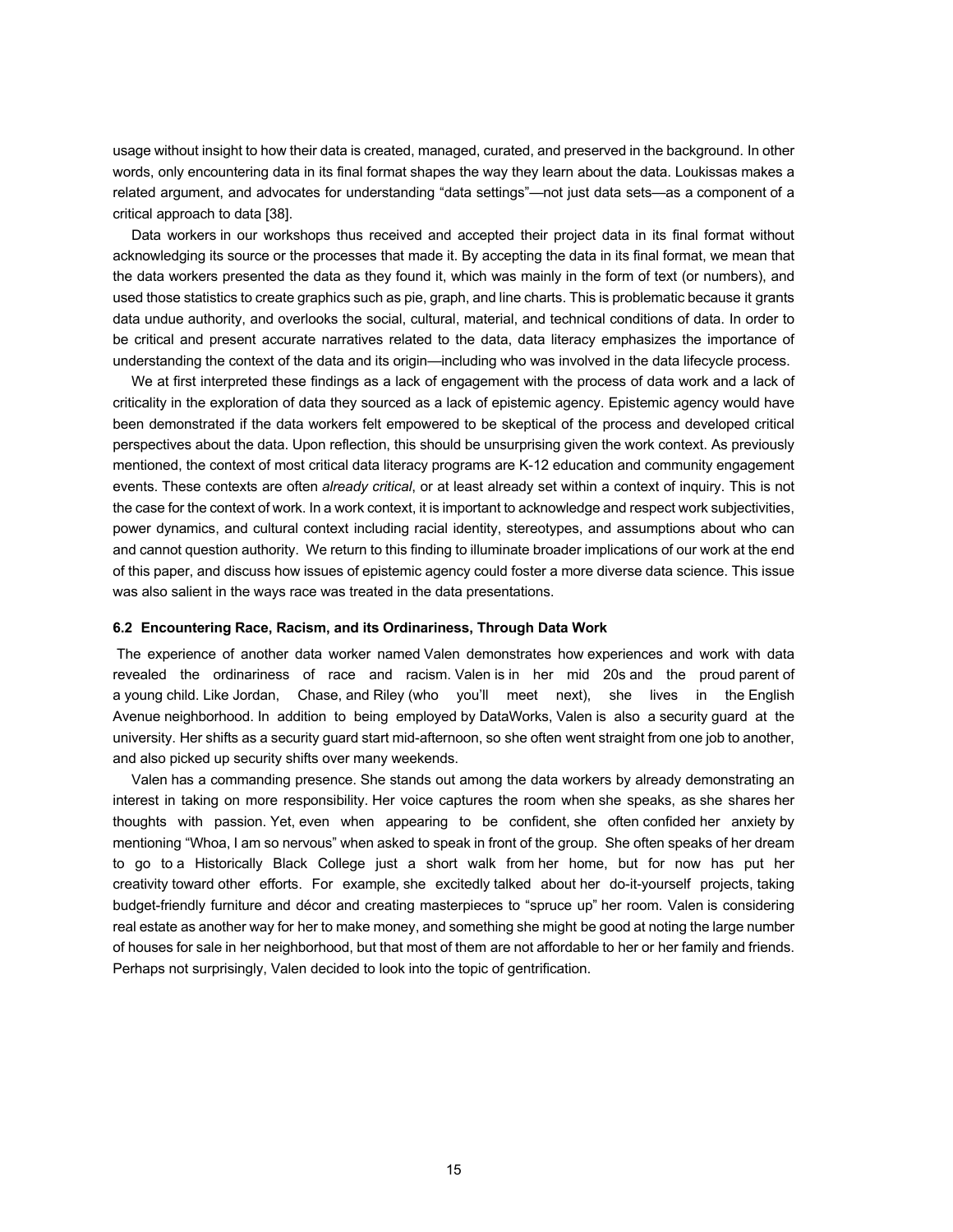Valen began by looking for data about her neighborhood and the homes within it. She was surprised when her search results returned information about historic homes just a few blocks from her own that were owned by civil rights activist Maynard Jackson and Reverend Dr. Martin Luther King Jr. She had no idea that Jackson and King had lived in her neighborhood, and was emotional when she found out. Her emotions were complex, both proud and distraught. She was proud that she lived in this neighborhood where civil rights leaders had lived, but distraught that she did not know that these homes—and the legacy of her neighborhood—might be lost. As she continued her research, she continued to express surprise. Though she knew rents and the cost of homes were rising in her neighborhood, she had not known how widespread this was across the city she lived in, nor that so many others were concerned.

Through her search for data, she became aware of some of the conditions and complexities affecting real estate and gentrification. One such insight concerned the development of a walking path through an adjacent neighborhood. This walking path would make the neighborhood more appealing, and connect it to other neighborhoods across the city. Valen realized that this amenity would mean that the cost of housing would increase further.

Valen encountered racism in different forms through her data work. To be sure, as a Black person in a southern state in the United States, Valen saw racism every day. Data did not suddenly make racism apparent to her. What her search for data—and the data itself—prompted was an additional perspective on race and racism in her life, neighborhood, and city. She became aware of what she had not been taught about her own neighborhood, and about how the housing conditions affecting her neighborhood were part of a larger pattern. She began to realize the range of actors involved in this process, including those involved in real estate. For instance, in her presentation Valen stated, "Many developers, to me, think they're just old buildings but they're big artifacts to the neighborhood." She also connected housing insecurity to class, through the data she sourced, saying, "This data goes back to the employment rates, which show people within the community that have minimum wage jobs and not career balance income." Valen spoke about income, "outsiders" coming into the neighborhood, and issues related to the historical quality of civil rights workers' homes. However, she did not explicitly name racism as an issue of gentrification of her neighborhood and did not use race as a way to dissect the data she presented.

Throughout all of the workshops, we were surprised that race and racism were not more present in the data workers discussions, particularly since the issues they chose were entwined with race. This lack of articulation may be due to the very ordinariness of racism in their lives. Valen's initial lack awareness of their neighborhood's connection to the history of civil rights and the racist undertones of real estate, is not surprising. In fact, it is indicative of a tenet of critical race theory: racism is ordinary. As Ogbonnaya-Ogburu et al. note, "Racism is pervasive and ordinary in our society's digital platforms and the larger sociotechnical systems in which they are embedded… we have to shed light on the hidden traces of racism and acknowledge them" [30]. What Valen encountered through her data work was another manifestation of racism made ordinary. She did not need to call out race or racism, as it was obvious to her and to all who saw her presentation that the predominantly and historically Black neighborhood she lived in was becoming gentrified by white people. While the data she sourced did not identify race, racism was implied with each article that spoke about class and economics.

Valen is an example of how the lived experiences of data workers in the DataWorks program influenced their choice of topics, and also how the data they worked with caused them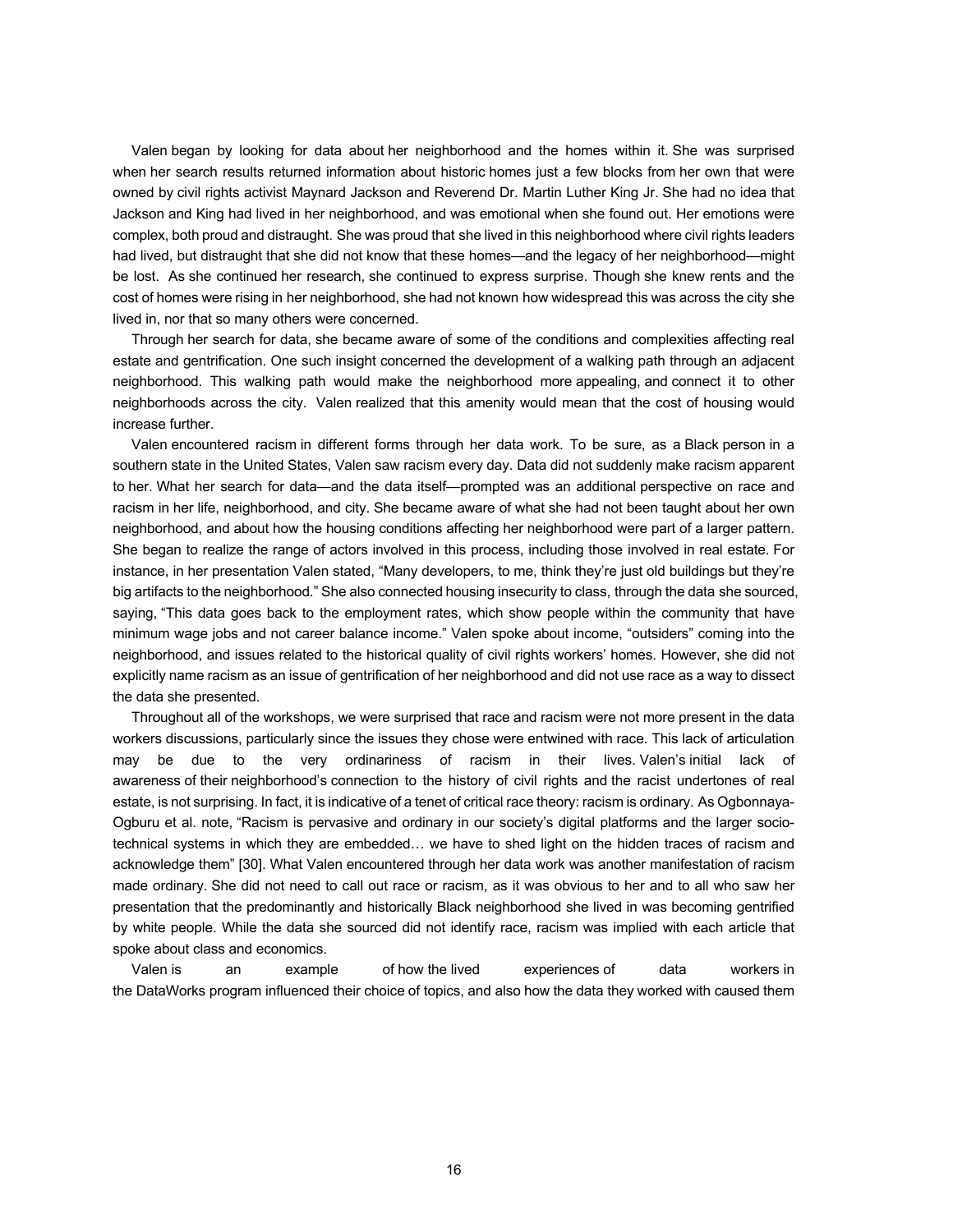to think about their lived experiences differently. For instance, race and racism were apparent in data presented by Chase and another data worker named Riley concerning mental health resources and gun violence, respectively. But none of them called out racism in the data they presented. It was so embedded in the issues that it was an ordinary part of the issue, not a unique finding. In addition, related to the finding presented on the work context above, the racial makeup of the workplace (the senior members of the program are white) might have shaped whether the workers felt comfortable talking about race and racism.

Building from our previous section, Valen is also an example of how, on one hand, the data workers did not develop critical perspectives on the data. However, on the other hand, they did develop critical perspectives on the topic—the conditions the data is meant to represent. The discovery of the relevant data that Valen found led her to reflect on the sociotechnical factors she had personally experienced. Recalling concepts of data literacy and critical data literacy, the data workers were developing data moves that brought them to an understanding of the sociotechnical perspective, rather than the mechanical perspective [41]. Of course, the mechanical and sociotechnical perspectives need to be combined to achieve critical data literacy. Therefore, what is needed is to bring those mechanical (or technical) concepts into relation to the sociotechnical insights.

#### **6.3 The Personal is Communal and Intersectional**

The final theme we introduce in this section highlights that what is oftentimes considered to be personal is also communal and intersectional. Data worker Riley chose the topic of gun violence and related his own experiences to this theme. Riley is also in his early 20s and from the English Avenue neighborhood. From day one, Riley arrived at work dressed to impress. He wore pleated pants, a pressed shirt, a suit jacket and, at times, a blue high school letterman jacket—still proudly showing off his high school marching band affiliation, though he graduated years ago. Unlike the others, Riley was not one to carry a book bag and opted to travel light to and from the workplace. Riley speaks rarely and softly, and it could be difficult to hear him in meetings over others who were more boisterous. But he is also observant, always watching and learning. If you want to learn about anime, he is your go-to person, stashing anime figures under his computer monitor next to a picture of Kobe Bryant. Some days, as he worked, you could hear the sounds of HBCU bands coming from his computer speakers. Though he didn't still perform in marching bands, it was still meaningful to him.

The topic Riley chose to pursue was gun violence. He had previously mentioned his aspiration to become a police officer, and he connected that topic to this aspiration:

"So why did I choose this topic? Well, one of the main reasons is because I want to be a police officer. And why I want to be a police officer is because in my community I see a lot of things I don't like and I feel like I can make it a safer place. And it's also like gun violence is a topic that needs to be spoken about and don't have a solution."

We began the workshops with prompts for data workers to consider topics of interest to them, and connect to their lived experience, so the connection to personal experience and aspirations was to be expected. What is notable is how Riley framed these topics from the perspective of his community. Community, as he used the term, referred to neighborhoods. His neighborhoods were defined both geographically and racially; they were a distinct bounded area, and also historically Black—a factor that was significant to his data project. A defining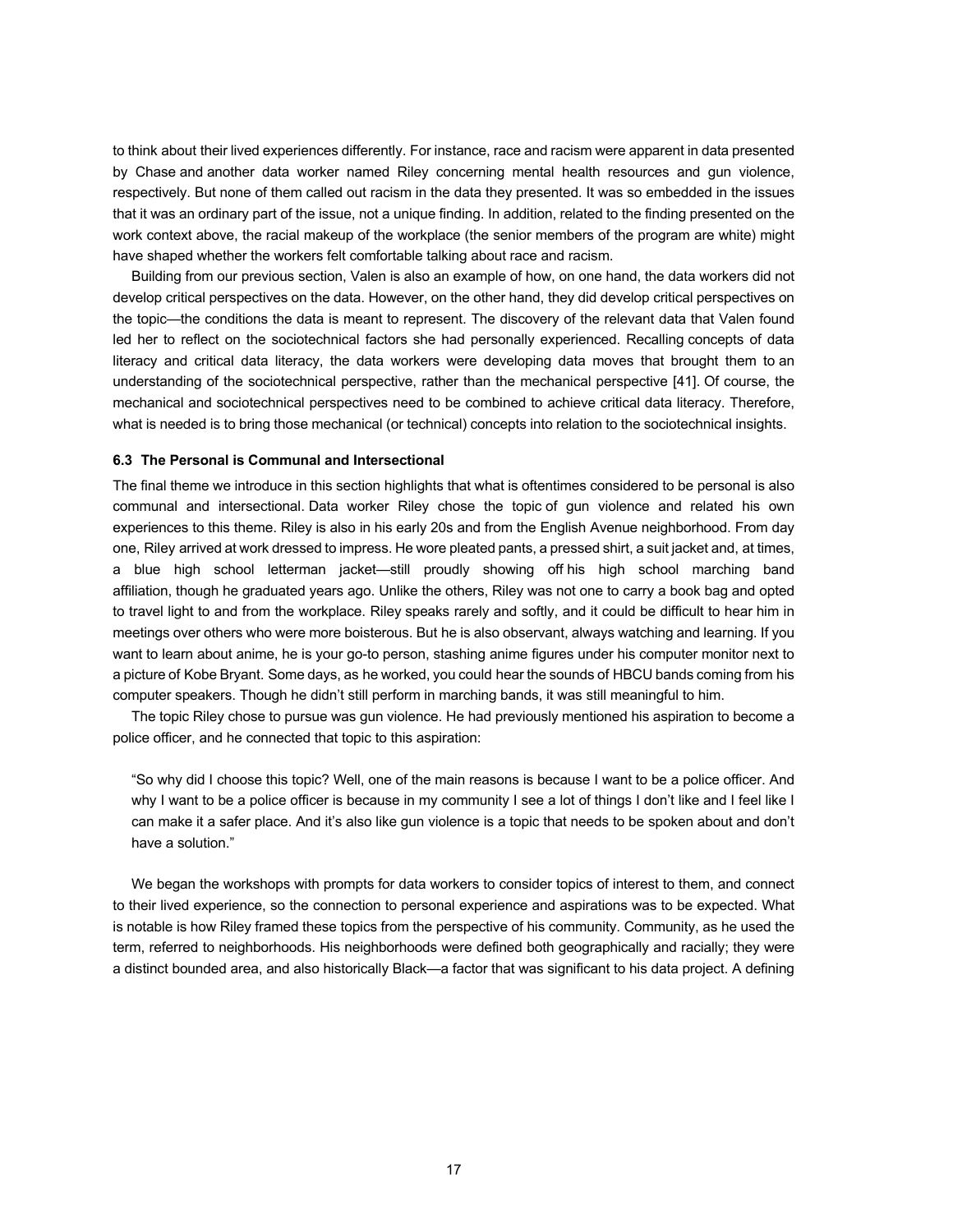quality of his project, then, is his communal and intersectional perspective united his individual subjectivities with attachments and commitments to the social groups he saw himself being part of.

In other words, Riley shows why we, as researchers, should not assume that "the personal" is necessarily individual. Such an understanding echoes work emerging from personal informatics, which argue that "individual concerns become inevitably entangled with the lives of others—partners, children, colleagues, and employers" [16]**.** Emerging theories and principles of data feminism [15], as well as intersectional perspectives, have long argued for an understanding of subjectivities that are irreducible to singular identities [37].

More generally, this notion is also evident in how Riley saw gun violence as a topic that needs to be addressed through his potential future career in criminal justice. He explained that gun violence was "a topic that needs to be spoke about, like it's something I mainly see in my community that's like a number one problem for us." By framing the issue this way, Riley was simultaneously looking toward the future with a career in criminal justice, while also looking at his past.

Riley's broader experiences in relation to his choice of topic further highlighted how the personal could be intersectional. Specifically, we primarily noticed the intersection between race and gender. Riley shared with us that the actions of youth and his peers often concerned him, and he wanted to help contribute to a solution. After experiencing the loss of his friend and another friend to incarceration, he shared that he, "just felt like what's the point? Why are we doing this?" He also shared that "we're dying and we're dying young... it's going faster than what it should be." Riley's remarks expressed his sincere concern about how the issue of gun violence has not only affected his personal lived experiences, but also the experiences and lives of other Black men whom he was close with.

Jordan expressed similar sentiments when discussing her topic about how bullying affects mental health. She chose the topic for two reasons: because it was familiar to her and she saw that existing efforts to address the topic were lacking. She stated, "I knew more about [bullying] than any other topic that I wanted to do so that's why I chose it." She also described how, in high school, the anti-bullying campaigns were ineffective for her and her peers. She believed that data might be a way to convince others in her community of how pervasive and damaging bullying is. In this way, data might foster greater awareness. For Valen, her concern with gentrification was grounded in concern about her and her family's homeownership, the effects of gentrification on others who lived in her neighborhood, and the effects of gentrification on the legacy and future of Black activism in her city. Her desire to become a real estate agent was, similar to Riley, both a personal aspiration and a means for supporting Valen's community.

Through their projects the data workers present issues as both personal and communal, relating to them as members of a community. This is similar to what Peck et. al [26] refer to as "social framing" in their research into how novices understand and make use of data visualization: "Instead of ranking [data] charts and graphs based on which forms were most effective to them, these workers were concerned about the effectiveness of charts and graphs for other people" [26]. At the same time, a critical perspective might find both Riley's and Valen's perspective difficult, because their career aspirations were implicated in the very issues they wanted to address. The real estate industry enables and profits from gentrification, and the police are entwined with gun violence. But this complexity of subjectivities, this intersectionality, is precisely the condition of these data workers' lives and the neighborhoods they seek to affect. This is not to lessen that problematic interplay, but to recognize and respect it as a very real set of intermingling circumstances, desires, and futures that should be attended to.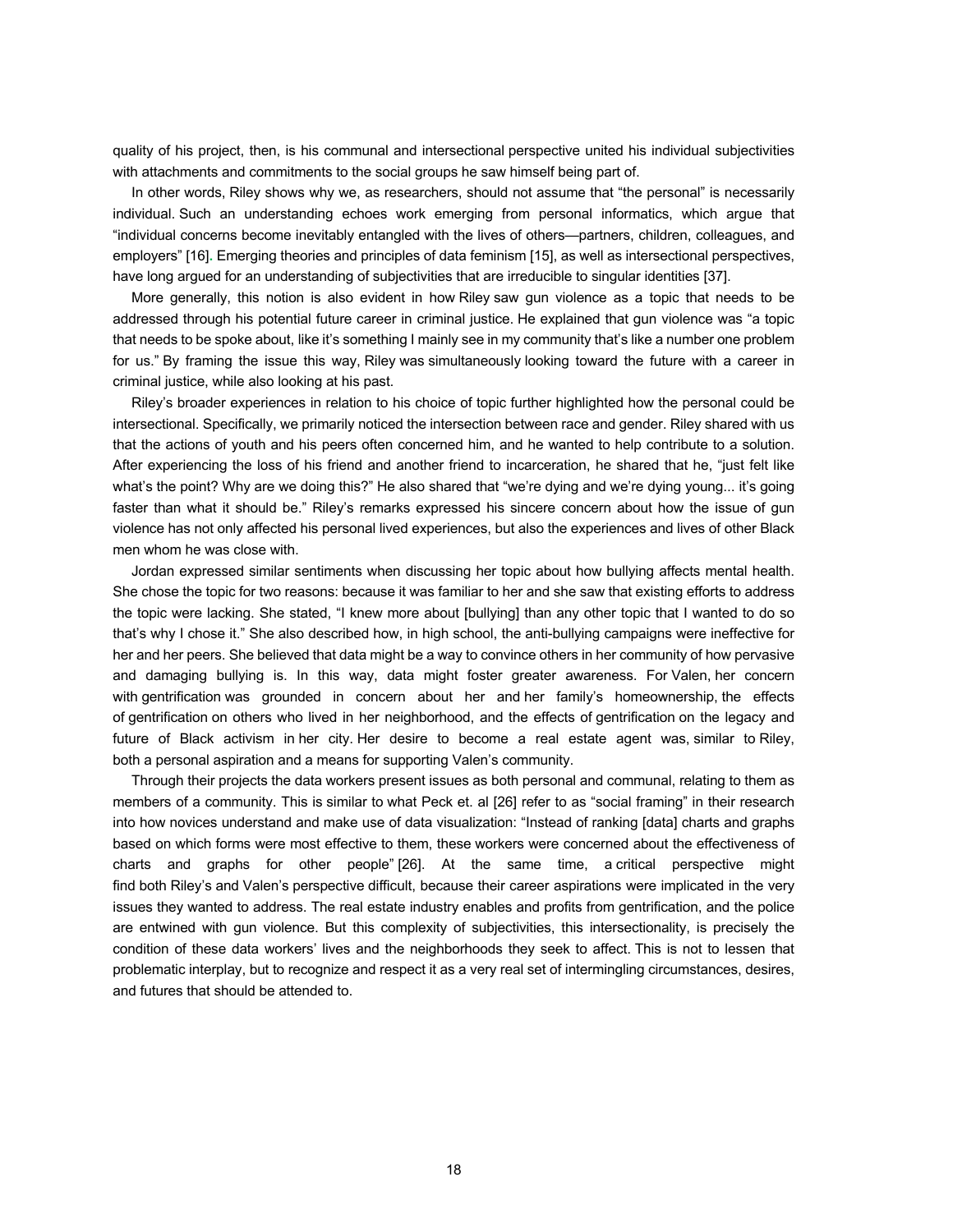Altogether, our third theme begins to highlight that as we (collectively as a research community) develop concepts of critical data literacies, we should attend to how data (and its representation) not only connects to, expresses, and moves individuals. Data also connects to, expresses, and perhaps even moves communities and people whose race and gender (amongst many other axes) can influence people's experiences with social issues. Schlesinger et. al [57] challenged researchers to "increase our attention to the ways multiple facets of identity interact with one another when framing users lived experiences" [57]. This insight contributes to research attempting to design for effects beyond the singular or group category of "the user" or "users," and to consider more expansive collectives. One way to conceive of data literacies informed by critical race theory, broadly construed, is that the interpretation and use of data should be framed "beyond the individual." Criticality is not solely indexed by how an individual interprets the data in relation to themselves, but how they interpret the data in relation to a communal or intersectional experience or situation.

#### **7 CRITICAL REFLECTIONS ON DATA LITERACY**

Stepping back from the experiences of the data workers and reflecting on the workshops and DataWorks more generally brings into focus further issues. One of the core concepts of critical race theory is that liberalism as a political and legal philosophy may, in fact, hinder anti-racist agendas, perhaps even inadvertently advancing implicit bias [13]. This possibility gave us researchers pause. In what ways might DataWorks as a program be ensnared in problematic ideals and subjectivities? Upon reflection, one concern is the focus of DataWorks on traditional notions of data literacy. What is usually meant by data literacy are skills in the discernment and application of numeric data as information. Of course, there are many variations of data literacy, but many of them are reducible to this general concept. These skills and how they are measured tend to be grounded in traditional Western notions of what constitutes data. Even more broadly, they are anchored in assumptions of what constitutes veracity and objectivity: understandings of accuracy and legitimacy, coupled with values of detachment and neutrality. But the social sciences and humanities have demonstrated that concepts such as veracity and objectivity are not universals. Rather, they're perspectives instantiated through social and cultural practices [26, 5, 4]. As such, we need to consider how our focus on DataWorks as a program to develop data literacy might be reproducing and reinforcing hegemonic values and practices.

One way hegemony manifested was through our analysis of the data worker's projects. In the discussion of the final presentations by the data workers, we found ourselves calling out moments when they misinterpreted statistics or presented incomplete data as if it was comprehensive. In both the discussion of the workshops and the presentations, and throughout our analysis and interpretation, we also found ourselves calling out moments when the data workers seemed to be decidedly uncritical in their interpretation and use of data, accepting data as a given and applying it without reflection. Herein is a conundrum. On the one hand, we need to be attentive to these moments when the data workers make what are commonly referred to as "mistakes" with the data. We especially need to be attentive to these moments in which the data workers *seem* to not be perceiving the social, cultural, and political consequences of data. However, we also need to question whether such moments are really indicative of data literacy or critical data literacy. Moreover, we need to attend to what other qualities and markers might indicate data literacy, beyond those that are common to our current definitions. For example, Loukissas [38] and Klein and D'Ignazio [11] cause us to consider how examining the actual settings of the data can be a marker of data literacy, because the absence of this knowledge can lead to inaccurate analysis. If we are truly committed to a culturally situated program,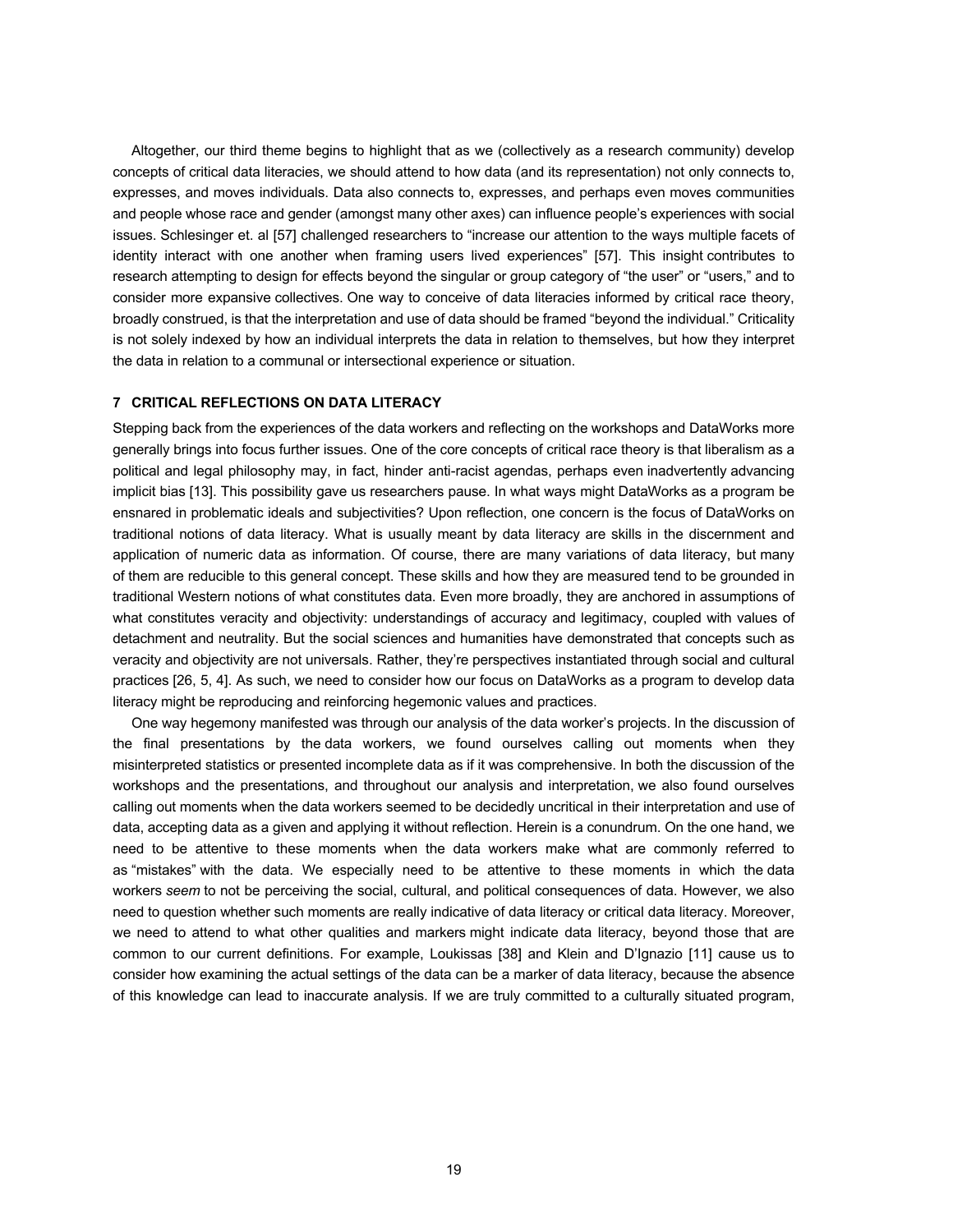then we need to begin to work together with the data workers to question what we defined as data literacy and on what basis we judge certain interpretations and uses of data as "literate."

Furthermore, we have a nagging question about the very idea of data literacy as a meaningful outcome. Discussions of data literacy, including those we engage with, suggest that data literacy is an important skill for financial gains and civic engagement. That is, there is an assumption that data literacy leads to well-paying jobs and provides agency to make decisions about politics. However, that evidence is itself racially biased, because those financial gains and civic engagement are not equally distributed. In pursing data literacy, critical race theory and the concept of the limits of liberalism charges us to question whether data literacy is an outcome that advantages workers, or simply continues a liberal myth about equality and individual agency, and the capacity of self-determination in economics and politics. CRT causes us to question what is data literacy to the data workers, and how they can help us reimagine what data literacy should be.

Another central tenet of critical race theory is that advances in anti-racism often occur only through interest convergence—through programs and encounters that align with and advance the agendas of whites and other dominant subjectivities and positions. Is the context of work such an example of interest convergence? Likely so. But, as with the questions concerning the problematic aspects of liberalism in data literacy, we do not believe that to necessarily be so. Echoing earlier reflections, what is needed is to approach the context of work critically. Our efforts to explore the context of data work may be an opportunity to address racism through interest convergence and chart a path forward that will examine the impact of racism in the work. Rather than simply asking how a program like DataWorks can provide job training, we must also ask how a program like DataWorks can contribute to new imaginaries of contemporary labor, imaginaries, and practices that do not simply reinforce and reproduce the interests of the dominant Western, white, male, heteronormative cultures of data and computing.

### **8 IMPLICATIONS AND FUTURE WORK**

In this section, we summarize four additional implications from our work in this paper. The first implication focuses on what it means to critically engage with the context of work to develop more expansive and equitable understandings of data literacy. The second, third, and fourth implications are related to the design of future workshops and programs centered around data or novice data workers. Through this work, we take first steps in using Critical Race Theory to support data literacy by providing concepts and ideas that can be used in future work, but also necessitate further expansion in future research.

#### **8.1 Implication 1: Critically Engaging the Context of Work**

Our analysis of the workshops shows how data workers were not called upon to question the data they were processing in their everyday work. They were asked to (and paid to) process data as directed by the project. Any lack of criticality in these workshops, then, should reflect back not upon the data workers, but upon ourselves and our structure of the work environment. As Philip et. Al [50] share:

"Educators rooted in critical pedagogy argue that our contemporary schooling system tends to highlight the interests of groups such as corporations, the middle-class, and Whites, while obscuring the histories and perspectives of unionized labor, the poor, and racialized groups that struggled against slavery, conquest,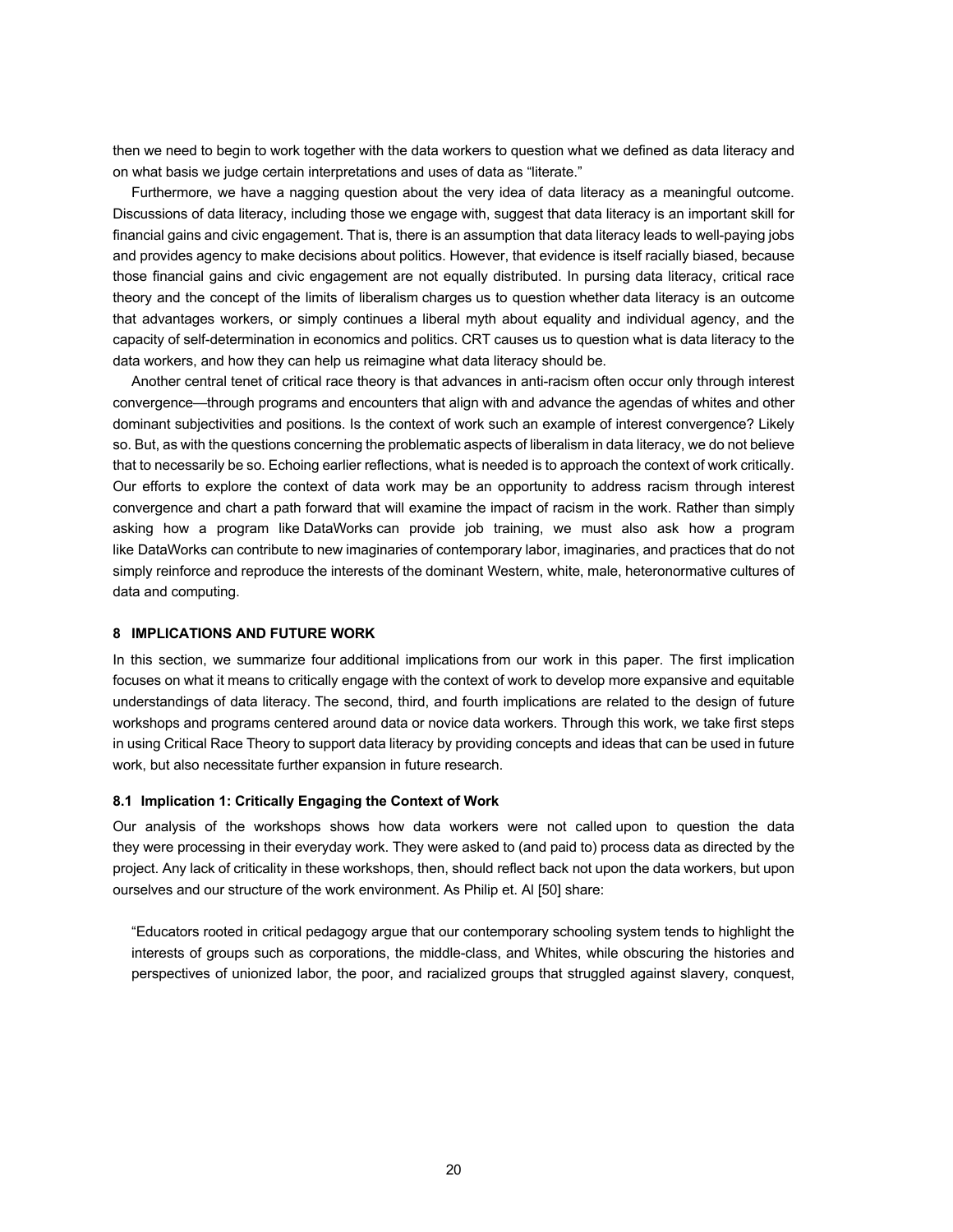and exploited labor. Such partial portrayals reinforce inequitable and unjust processes in society and limit the range of alternative possibilities with which people might imagine and engage with the world."

This situation is exacerbated in the workplace, the very context that tends to, as Philip notes, problematically dominate education. When we conceptualize a critical data literacy, especially from the Frierian perspective that informs our work [64, 50], we must account for the dominant conditions of work that obfuscate the very histories and perspectives a critical data literacy is meant to bring to the fore. This challenge is further compounded in this particular work environment. Given the inherent lack of criticality in data science as a professional practice, as a form of labor, how should we introduce and support critical data literacy? In other words, though perhaps it is obvious upon reflection, it seems important to bluntly state that it is not enough to create the conditions of epistemic agency and scaffold data science skills. Criticality itself must be scaffolded, and the context of work stands as a barrier because its context is, historically and predominately, un-critical.

Following from one of the tenets of CRT, it may be our own liberal bias, as we discussed earlier, that leads us to expect that the data workers would develop a critical perspective to data or the process in the context of work [43]. As academics, developing a personal approach and skepticism are part and parcel of our work. We are rewarded for these qualities. But that is not the case in most work contexts. Certainly, it is not the case for most entry-level positions that have been the experience of these workers to date. For example, if Chase were to arrive at her new job and suddenly invent new approaches to their assigned tasks and question the content of those tasks, she might not keep that job for long. The assumption that Chase would develop these personal and critical perspectives in the context of work, particularly without scaffolding, is unreasonable. It is an expression of our own liberal bias about an inherent "good" of criticality, and our belief in the agency of individuals—a mismatch between theories of epistemic agency in learning and the realities of labor in the work environment and Black people in American society.

Thus, one conclusion that we draw from DataWorks is that we need to critically engage the context of work itself. Developing literacies, perhaps even data literacies, in the context of work tends to belie criticality. The phrase "tends to" is important because the context of work is not fundamentally oppositional to critical perspectives. There is a significant and growing body of scholarship that addresses alternative labor practices, some in relation to data work [58]. If we want to pursue a critical data literacy in the context of work, then the context of work must itself be approached as an environment and process open to critique and refiguration. This conclusion leads us to a consideration of the limits of liberalism, and how the context of work itself may be a trap of interest convergence.

#### **8.2 Implication 2: Contextual support for novices developing critical data perspectives**

As outlined in the literature review, understanding the power of data and those who shape the data we use is often not part of basic data literacy [64]. Instead, we need to look toward critical data literacy, and findings from the workshops that support assertions that understanding the context of work is a cornerstone to examine data critically [11, 48]. We argue that providing contextual support in future workshops and programmatic design will allow novices to perceive data differently than when interacting with it without context. For example, having knowledge about the harmful effects of being aggressively surveilled—particularly the aggressive surveillance of selected racial groups—can impact mental health. Knowing this context may lead novices to different conclusions drawn from quantified data produced by surveillance. The contextual knowledge of topics that data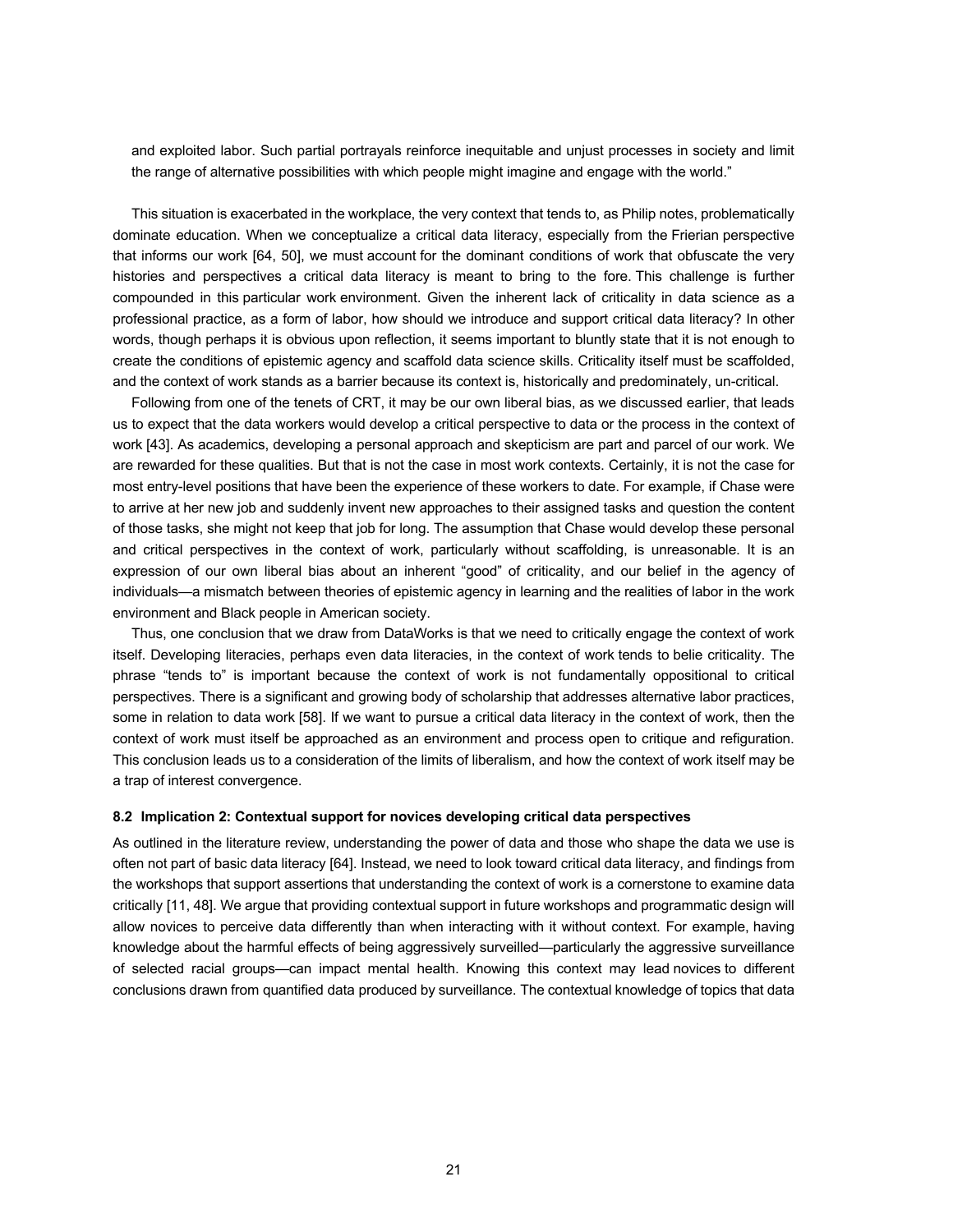addresses, paired with multiple approaches to interpreting data, should strengthen the novices' critical perspectives. Moving novices' perspectives on data from impact through scale to impact through accuracy with context is a first step in critical data literacy.

#### **8.3 Implication 3: Design for the presence of race**

Although race was not directly accounted for when constructing the workshops, race had a presence and impact within the topics the data workers selected. Their stories about their lived experiences showed how race has a presence in how novices interact with data to solve various issues. The workers selected topics, which were all closely aligned with issues of race, yet never explicitly addressed race. CRT may explain this lack of acknowledgement of race by the data workers; the ordinariness of race in their everyday lives made it unremarkable. Or perhaps the data workers were concerned about protecting the white researchers and faculty, causing them to self-censor [43]. Alternatively, a critical data literacy perspective also suggests that the "objectivity" baked into data may have left them without room to consider race [11]. When designing for data literacy programs more generally, intentional considerations of race should be part of the process, and attention given to how race and racism may affect the topics learners select and they data the choose to investigate and express those topics.

#### **8.4 Implication 4: Shift from professional to personal data practices**

The workshops were intentionally shaped by the interests of the data workers to engage their epistemic agency in their learning processes [39]. By allowing each data worker to exercise agency over their topic and direction of their projects—which is different from the data projects they work on for clients—they were motivated to find, learn, and present data in new ways that pushed their skills. As outlined in the description of the workshops, we are surprised they did not transfer their day-to-day tasks cleaning and preparing data to these personal projects. But the personal projects did serve as a vehicle for the facilitator to teach about why data preparation was important, and to motivate the data workers to learn how to make visualizations on their own. This finding highlights two things. First, the data workers may have been building technical skills with their daily tasks, but they were not building transferable knowledge to other contexts in their lives. Second, their personal contextual interest in data was more motivational than the client pushing them to understand what they can do with data. Both professional data practices and personal data practices influence one another, which in turn strengthens them. Examining how novices learn about professional practices through examples relating to their lived experiences can arguably aid their approach to data work. Similarly, the novices' expertise of their lived experience can be useful in learning about professional data work practices.

#### **9 CONCLUSION**

In this paper, we described and analyzed a workshop developed for DataWorks, a work training program that leveraged principles of legitimate peripheral participation to develop a community of practice centered around paid data work. One purpose of DataWorks was to broaden our appreciation of what counted as data work beyond the commonly lauded practices of expert data scientists. Through DataWorks, we hope to draw attention to, better understand, and better support a range of labor practices and environments that involve working with data. In tandem, we sought to broaden participation in data work beyond the race, class, and gender biases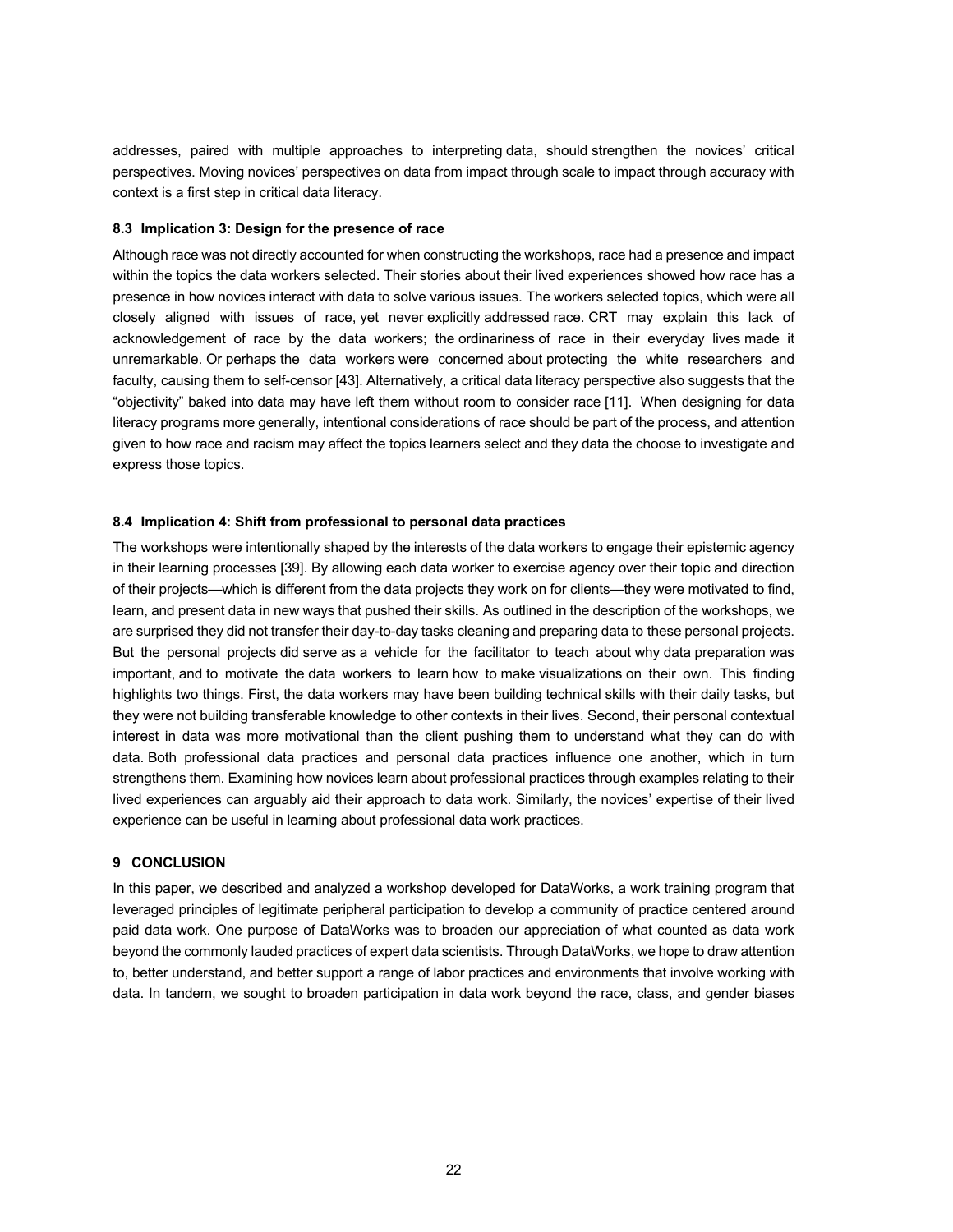that characterize most data science and technology work. This broadening demanded an intersectional approach that engaged with methods and theories that foregrounded issues of race, class, and gender. In our analysis, we have drawn on Critical Race Theory to attune us to these issues. From this, we identified three themes: tensions between epistemic agency, critical data literacies, and the work context; encountering race, racism, and its ordinariness through data work; and the personal is communal and intersectional. We have also offered suggestions for approaching designing data literacy activities, taking into account critical race theory: critically engaging the context of work; providing contextual support for novices developing critical data perspectives; designing for the presence of race; and shifting from professional to personal data practices.

We recognize and embrace the limitations of this work. Our cohort is small, and there are deeper connections yet to be made with Critical Race Theory and other scholars. We consider this paper to be the start of an extended engagement with both the practice of data work and an expanded field of theory. What we have shared in this paper are observations, themes, and implications that form the basis of ongoing work. We also believe these observations, themes, and implications make a meaningful contribution to the human-computer interaction community.

There is an important and growing commitment to intersectionality and (more generally) issues of justice and equity within the HCI community. One swath of that research attends to the context of technology work, and how current work practices and environments are exclusionary. Another swath of that research attends to data literacy, and how data and data practices are exclusionary. Our interest is in how these swaths overlap. As efforts to broaden participation and cultivate data literacy with historically minoritized and underrepresented groups in computing continue to grow, our work in this paper further shows why researchers should embrace critical and reflective perspectives. Such critical perspectives should be intersectional and attend to how race, class, and gender figure into patterns of exclusion and oppression with and through data. Such critical perspectives should also extend beyond data to include the field of computing itself, calling into question our assumptions of what computing is and is not, both as domain of research and profession. The issues that a truly critical reflective practice raise will be uncomfortable and will challenge conventions and expectations; however, we believe such work is imperative. To broaden participation in computing, we must do more than make its dominant culture more accessible; we must transform the very culture of computing.

#### **ACKNOWLEDGMENTS**

This material is based upon work supported by the National Science Foundation under Grant No. 1951818. We wish to thank the Georgia Tech Constellations Center for Equity in Computing and PwC Charitable Foundation for their generous financial, advisory, and in-kind support for our work. We also thank Dr. Amanda Meng for her contributions to the DataWorks program, our advisory board members, and our anonymous reviewers for their generous feedback on the paper.

#### **REFERENCES**

- [1] Amelia Acker and Leanne Bowler. 2018. Youth Data Literacy: Teen Perspectives on Data Created with Social Media and Mobile Devices. In Proceedings of 51st Hawaii International Conference on System Sciences. Hawaii, USA, 1923-32. DOI: 10.24251/HICSS.2018.243.
- [2] Whitney Battle-Baptiste and Britt Rusert. 2018. WEB Du Bois's data portraits: Visualizing black America. Chronicle Books.
- [3] Derrick A. Bell. 1995. Who's afraid of critical race theory. University of Illinois Law Review, 1995(4), 893–910. Accessed December 15, 2020. https://sph.umd.edu/sites/default/files/files/Bell\_Whos%20Afraid%20of%20CRT\_1995UIllLRev893.pdf
- [4] Ruha Benjamin. 2019. Race after technology: Abolitionist tools for the new Jim Code. Polity.
- [5] Geoffrey C. Bowker and Susan Leigh Star. 2000. Sorting things out: Classification and its consequences. MIT press.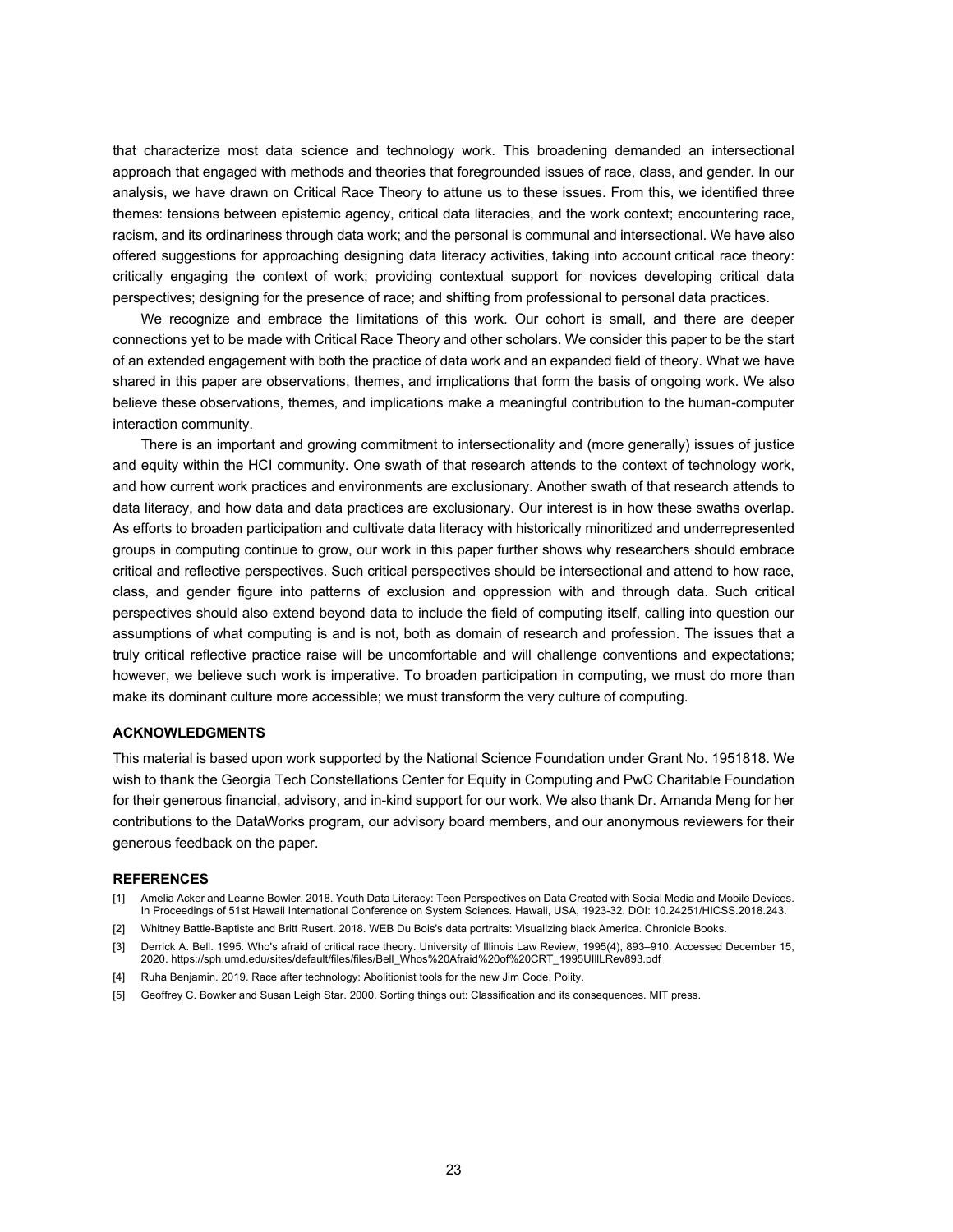- [6] Tamara Clegg, Daniel M. Greene, Nate Beard, and Jasmine Brunson. 2020. Data Everyday: Data Literacy Practices in a Division I College Sports Context. In Proceedings of the 2020 CHI Conference on Human Factors in Computing Systems (CHI '20). Association for Computing Machinery, New York, NY, USA, 1-13. https://doi.org/10.1145/3313831.3376153
- [7] Computing Research Association. 2019. CRA Taulbee Survey. https://cra.org/resources/taulbee-survey/
- [8] Correlation One—Data Science For All / Empowerment. 2020. https://www.correlation-one.com/ds4aempowerment/?utm\_campaign=university\_group2
- Kimberlé W. Crenshaw. 2017. On intersectionality: Essential writings. The New Press.
- [10] Roderic N. Crooks. 2019. Times thirty: Access, maintenance, and justice. Science, Technology, & Human Values, 44, 1, 118-142.
- [11] Catherine D'Ignazio and Lauren F. Klein. 2020. Data feminism. MIT Press.
- [12] Richard Delgado and Jean Stefancic. 2017. Introduction. In Critical Race Theory: An Introduction (3rd. ed.). New York, NYU Press, 1-18.
- [13] Richard Delgado and Jean Stefancic. 2017. Hallmark Critical Race Theory Themes. In Critical Race Theory: An Introduction (3rd. ed.). New York, NYU Press, 19-43.
- [14] Betsy DiSalvo, Mark Guzdial, Amy Bruckman, and Tom McKlin. 2014. Saving face while geeking out: Video game testing as a justification for learning computer science. Journal of the Learning Sciences, 23, 3, 272-315.
- [15] Betsy James DiSalvo, Mark Guzdail, Tom Mcklin, Charles Meadows, Kenneth Perry, Corey Steward, and Amy Bruckman. 2009. Glitch Game Testers: African American Men Breaking Open the Console. Paper presented at DiGRA 2009, West London, England.
- [16] Chris Elsden, David Kirk, Mark Selby, and Chris Speed. 2015. Beyond Personal Informatics: Designing for Experiences with Data. In Proceedings of the 33rd Annual ACM Conference Extended Abstracts on Human Factors in Computing Systems (CHI EA '15). Association for Computing Machinery, New York, NY, USA, 2341-2344. https://doi.org/10.1145/2702613.2702632
- [17] Shelly Engelman, Brian Magerko, Tom McKlin, Morgan Miller, Doug Edwards, and Jason Freeman. 2017. "Creativity in Authentic STEAM Education with EarSketch." In Proceedings of the 2017 ACM SIGCSE Technical Symposium on Computer Science Education (SIGCSE '17). Association for Computing Machinery, New York, NY, USA, 183-188. https://doi.org/10.1145/3017680.3017763
- [18] Barbara Ericson, Shelly Engelman, Tom McKlin, and Ja'Quan Taylor. 2014. Project rise up 4 CS: increasing the number of black students who pass advanced placement CS A. In Proceedings of the 45th ACM technical symposium on Computer science education (SIGCSE '14). Association for Computing Machinery, New York, NY, USA, 439-444. https://doi.org/10.1145/2538862.2538937
- [19] Virginia Eubanks. 2018. Automating inequality: How high-tech tools profile, police, and punish the poor. St. Martin's Press.
- [20] Kate Farrell and Judy Robertson. 2019. Interdisciplinary Data Education: Teaching Primary and Secondary learners how to be data citizens. In Proceedings of the 14th Workshop in Primary and Secondary Computing Education (WiPSCE'19). Association for Computing Machinery, New York, NY, 1-2. https://doi.org/10.1145/3361721.3362120
- [21] Juan E Gilbert. 2006. Making a case for BPC [Broadening Participation in Computing]. Computer, 39, 3, 83-86.
- [22] Andreas Grillenberger. 2016. Bringing the Innovations in Data Management to Secondary CS Education. In Proceedings of the 2016 ACM Conference on International Computing Education Research (ICER '16). Association for Computing Machinery, New York, NY, USA, 267-268. https://doi.org/10.1145/2960310.2960341
- [23] Loni Hagen. 2020. Teaching Data Science to Social Sciences and Humanities Students. In The 21st Annual International Conference on Digital Government Research (dg.o '20). Association for Computing Machinery, New York, NY, USA, 363-364. https://doi.org/10.1145/3396956.3396968
- [24] David Hankerson, Andrea R. Marshall, Jennifer Booker, Houda El Mimouni, Imani Walker, and Jennifer A. Rode. 2016. Does Technology Have Race? In Proceedings of the 2016 CHI Conference Extended Abstracts on Human Factors in Computing Systems (CHI EA '16). Association for Computing Machinery, New York, NY, 473-486. https://doi.org/10.1145/2851581.2892578
- [25] Alex Hanna, Emily Denton, Andrew Smart, and Jamila Smith-Loud. 2020. Towards a critical race methodology in algorithmic fairness. In Proceedings of the 2020 Conference on Fairness, Accountability, and Transparency (FAT\* '20). Association for Computing Machinery, New York, NY, 501-512. https://doi.org/10.1145/3351095.3372826
- [26] Donna Haraway. 1988. Situated knowledges: The science question in feminism and the privilege of partial perspective. Feminist studies, 14, 3, 575-599.
- [27] Lisa Hardy, Colin Dixon & Sherry his. 2020. From Data Collectors to Data Producers: Shifting Students' Relationship to Data, Journal of the Learning Sciences, 29, 1, 104-126.
- [28] Christina Harrington, Sheena Erete, & Anne Marie Piper. 2019. Deconstructing community-based collaborative design: Towards more equitable participatory design engagements. Proceedings of the ACM on Human-Computer Interaction, 3(CSCW), 1-25.
- [29] Samantha Hautea, Sayamindu Dasgupta, and Benjamin Mako Hill. 2017. Youth Perspectives on Critical Data Literacies. In Proceedings of the 2017 CHI Conference on Human Factors in Computing Systems (CHI '17). Association for Computing Machinery, New York, NY, USA, 919-930. https://doi.org/10.1145/3025453.3025823 .
- [30] Malcolm Haynes, Joshua Groen, Eric Sturzinger, Danny Zhu, Justin Shafer, and Timothy McGee. 2019. Integrating Data Science into a General Education Information Technology Course: An Approach to Developing Data Savvy Undergraduates. In Proceedings of the 20th Annual SIG Conference on Information Technology Education (SIGITE '19). Association for Computing Machinery, New York, NY, USA, 183-188. https://doi.org/10.1145/3349266.3351417 .
- [31] Birte Heinemann, Simone Opel, Lea Budde, Carsten Schulte, Daniel Frischemeier, Rolf Biehler, Susanne Podworny, and Thomas Wassong. 2018. Drafting a Data Science Curriculum for Secondary Schools. In Proceedings of the 18th Koli Calling International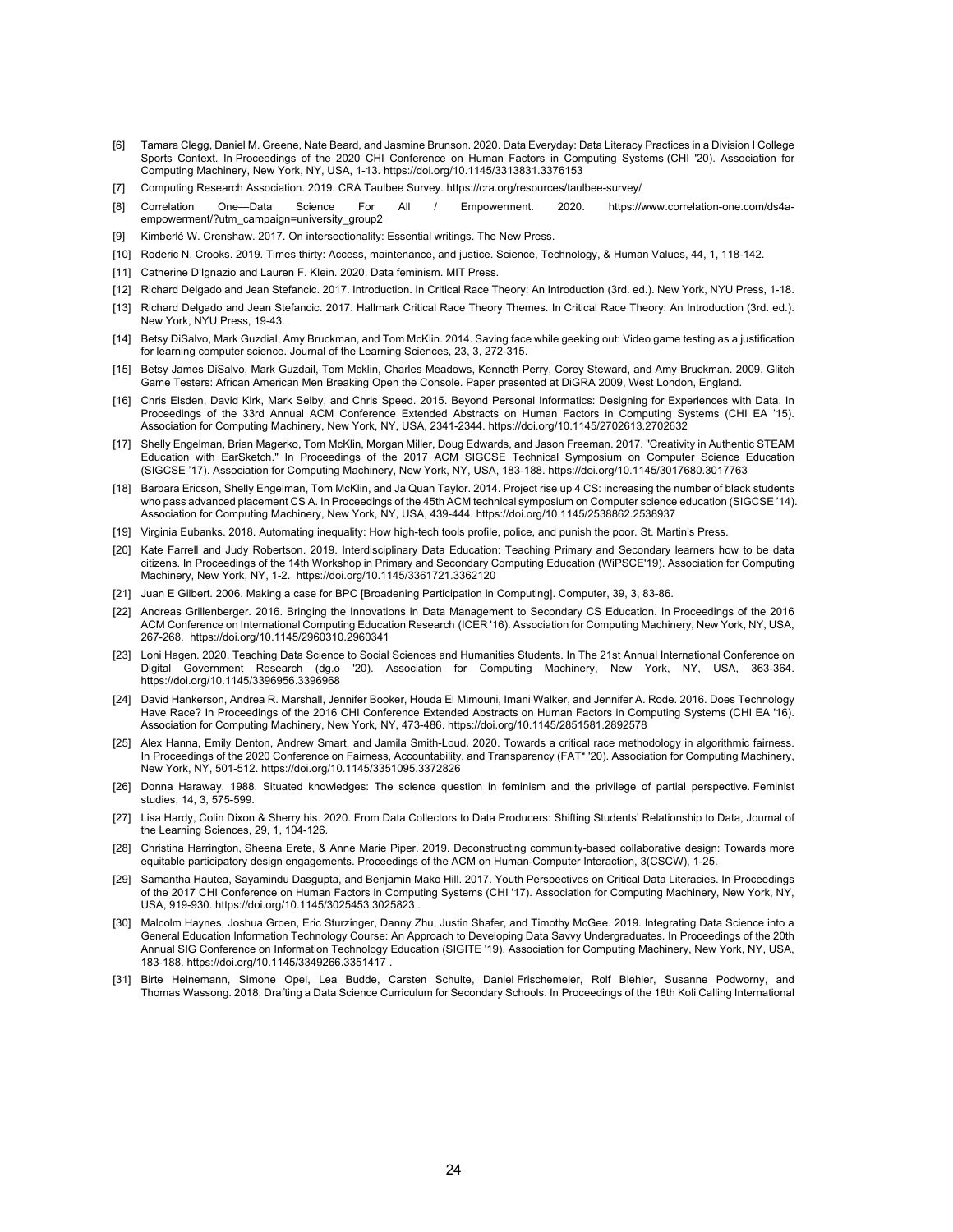Conference on Computing Education Research (Koli Calling '18). Association for Computing Machinery, New York, NY, USA, Article 17, 1-5. https://doi.org/10.1145/3279720.3279737

- [32] Jeremiah W. Johnson. 2018. Scaling up: introducing undergraduates to data science early in their college careers. Journal of Computing Sciences in Colleges, 33, 6 (June 2018), 76-85.
- [33] Yasmin Kafai, Kristin Searle, Cristobal Martinez, & Bryan Brayboy. 2014. Ethnocomputing with electronic textiles: Culturally responsive open design to broaden participation in computing in American Indian youth and communities. SIGCSE 2014 - Proceedings of the 45th ACM Technical Symposium on Computer Science Education. 241-246. 10.1145/2538862.2538903.
- [34] Tibor Koltay. 2015. Data Literacy: In Search of a Name and Identity. Journal of Documentation, 71, 2, 401-15. https://doi.org/10.1108/JD-02-2014-0026.
- [35] Sean Kross and Philip J. Guo. 2019. Practitioners Teaching Data Science in Industry and Academia: Expectations, Workflows, and Challenges.
- [36] Jean Lave & Etienne Wenger. 1991. Situated learning: Legitimate peripheral participation. Cambridge university press.
- [37] V.R. Lee. 2018. Personal Analytics Explorations to Support Youth Learning. In R. Zheng (Ed.), Digital Technologies and Instructional Design for Personalized Learning. IGI Global, 145-163.
- [38] Yanni Alexander Loukissas. 2019. All Data Are Local: Thinking Critically in a Data-Driven Society. The MIT Press.
- [39] Deborah Lupton. 2018. How do data come to matter? Living and becoming with personal data. Big Data & Society, 5, 2, 1-11.
- [40] Emily Miller, Eve Manz, Rosemary Russ, David Stroupe, & Leema Berland. 2018. Addressing the epistemic elephant in the room: Epistemic agency and the next generation science standards. Journal of Research in Science Teaching, 55, 7, 1053-1075.
- [41] Ashlyn Munson, Barbara Moskal, Alka Harriger, Tonya Lauriski-Karriker, & Daniel Heersink. 2011. Computing at the high school level: Changing what teachers and students know and believe. Computers & Education, 57, 1836-1849. 10.1016/j.compedu.2011.03.005.
- [42] Safiya Umoja Noble, 2018. Algorithms of oppression: How search engines reinforce racism. NYU Press.
- [43] Ihudiya Finda Ogbonnaya-Ogburu, Angela D.R. Smith, Alexandra To, and Kentaro Toyama. 2020. Critical Race Theory for HCI. In Proceedings of the 2020 CHI Conference on Human Factors in Computing Systems (CHI '20). Association for Computing Machinery, New York, NY, 1-16. https://doi.org/10.1145/3313831.3376392
- [44] Mimi Onuoha. 2016. The Library of Missing Data Sets. Accessed December 20, 2020. http://mimionuoha.com/the-library-of-missingdatasets.
- [45] Evan M. Peck, Sofia E. Ayuso, and Omar El-Etr. 2019. Data is Personal: Attitudes and Perceptions of Data Visualization in Rural Pennsylvania. In Proceedings of the 2019 CHI Conference on Human Factors in Computing Systems (CHI '19). Association for Computing Machinery, New York, NY, USA, Paper 244, 1-12. https://doi.org/10.1145/3290605.3300474
- [46] Joan Peckham, Lisa L. Harlow, David A. Stuart, Barbara Silver, Helen Mederer, and Peter D. Stephenson. 2007. Broadening participation in computing: issues and challenges. In Proceedings of the 12th annual SIGCSE conference on Innovation and technology in computer science education (ITiCSE '07). Association for Computing Machinery, New York, NY, 9-13. https://doi.org/10.1145/1268784.1268790
- [47] Caroline Criado Perez. 2019. Invisible women: Exposing data bias in a world designed for men. Random House.
- [48] Firaz Peer and Carl DiSalvo. 2019. Workshops as Boundary Objects for Data Infrastructure Literacy and Design. In Proceedings of the 2019 on Designing Interactive Systems Conference (DIS '19). Association for Computing Machinery, New York, NY, 1363–1375. https://doi.org/10.1145/3322276.3322330
- [49] Thomas M. Philip, Maria C. Olivares-Pasillas & Janet Rocha. 2016. Becoming Racially Literate About Data and Data-Literate About Race: Data Visualizations in the Classroom as a Site of Racial-Ideological Micro-Contestations, Cognition and Instruction, 34, 4, 361- 388. 10.1080/07370008.2016.1210418
- [50] Thomas M. Philip, Sarah Schuler-Brown & Winmar Way. 2013. A framework for learning about big data with mobile technologies for democratic participation: Possibilities, limitations, and unanticipated obstacles. Technology, Knowledge and Learning, 18, 103–120.
- [51] Candice Powell, Cynthia Demetriou, Terrell R. Morton & James M. Ellis. 2020. A CRT-Informed Model to Enhance Experiences and Outcomes of Racially Minoritized Students. Journal of Student Affairs Research and Practice. 1-13.
- [52] Yolanda A. Rankin and Jakita O. Thomas. 2019. Straighten up and fly right: rethinking intersectionality in HCI research. interactions 26, 6 (November - December 2019), 64-68. https://doi.org/10.1145/3363033.
- [53] Gerda Roelvink, Kevin St. Martin, & J. K. Gibson-Graham (Eds.). 2015. Making other worlds possible: Performing diverse economies. U of Minnesota Press.
- [54] Daniela K. Rosner, Saba Kawas, Wenqi Li, Nicole Tilly, and Yi-Chen Sung. 2016. Out of Time, Out of Place: Reflections on Design Workshops as a Research Method. In Proceedings of the 19th ACM Conference on Computer-Supported Cooperative Work & Social Computing (CSCW '16). Association for Computing Machinery, New York, NY, 1131-1141. https://doi.org/10.1145/2818048.2820021
- [55] Jeffrey S. Saltz, Neil I. Dewar, and Robert Heckman. 2018. Key Concepts for a Data Science Ethics Curriculum. In Proceedings of the 49th ACM Technical Symposium on Computer Science Education (SIGCSE '18). Association for Computing Machinery, New York, NY, 952–957. https://doi.org/10.1145/3159450.3159483
- [56] Milo Schield. 2004. Information Literacy, Statistical Literacy and Data Literacy. IASSIST quarterly / International Association for Social Science Information Service and Technology. 28, 7-14. 10.29173/iq790.
- [57] Ari Schlesinger, W. Keith Edwards, and Rebecca E. Grinter. 2017. Intersectional HCI: Engaging Identity through Gender, Race, and Class. In Proceedings of the 2017 CHI Conference on Human Factors in Computing Systems (CHI '17). Association for Computing